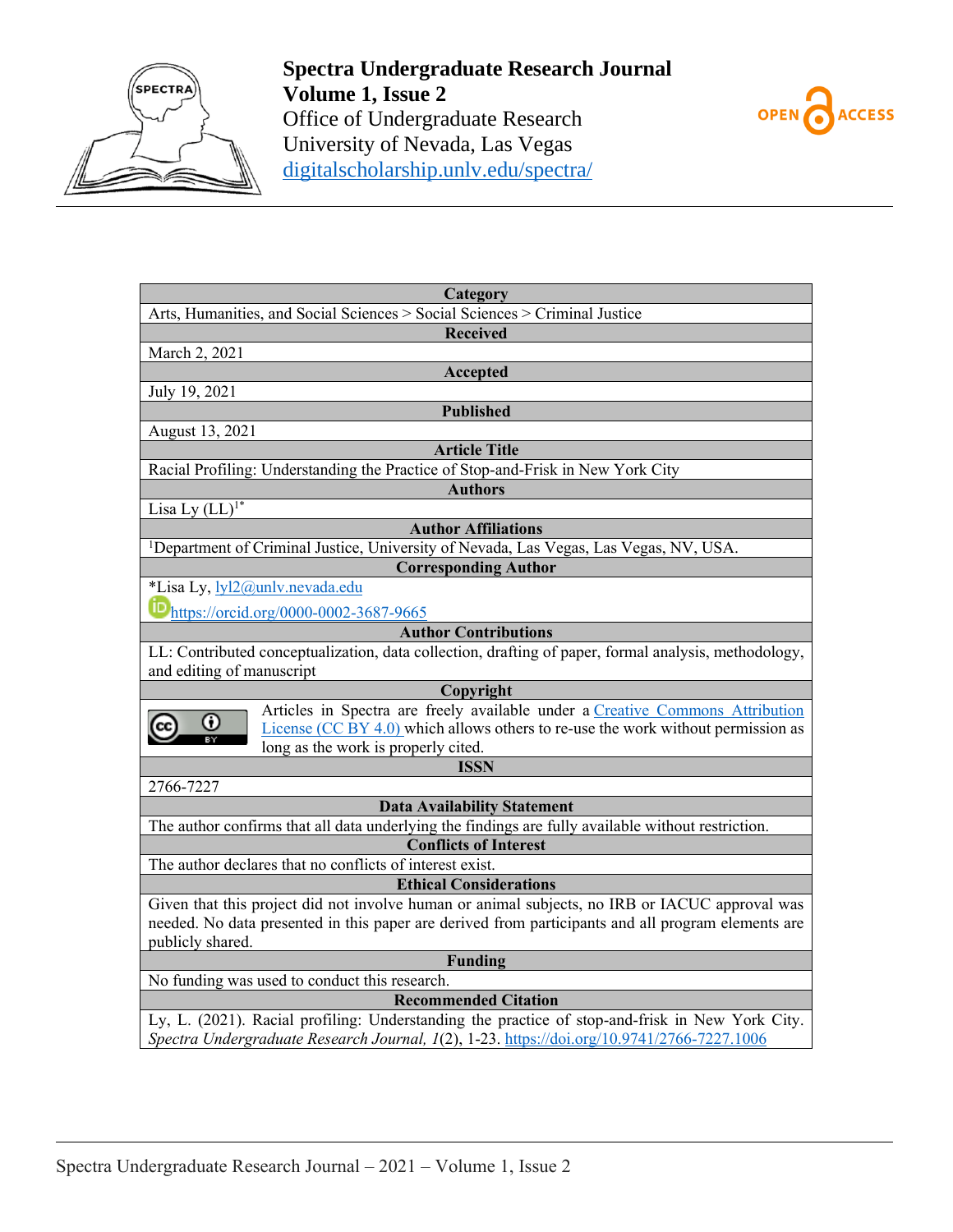



# **Racial Profiling: Understanding the Practice of Stop-and-Frisk in New York City**

Lisa  $Ly<sup>1</sup>$ 

### **Author Affiliations:**

<sup>1</sup>Department of Criminal Justice, University of Nevada, Las Vegas, Las Vegas, NV, USA.

### **Abstract**

Racial profiling has become a prominent issue in modern policing today. Instead of being based on individual suspicion, racial profiling embodies a belief that people of color are continuously singled out by the police for scrutiny and harassment. Policies and procedures make the Black community vulnerable to police discrimination and racial profiling. *Floyd et al. v. City of New York et al.* (2013) declared that the New York Police Department's (NYPD) practice of stop-and-frisk was racially profiling Black civilians. This study sought (1) to determine if the NYPD post-*Floyd* is still engaging in racial profiling towards Black civilians; and (2) to evaluate the relationship between race and the number of stops, frisks, and arrests with the T-test. Based on the data released by the NYPD from 2011 to 2015 and 2019 (N=1,492,295), results indicated that the NYPD is engaging in racial profiling towards Black civilians post-*Floyd* and that there is a relationship between race and the number of stops, frisks, and arrests between Black and White civilians. The results contribute to a wider research consensus that racial profiling and discrimination are a presence in police practices in the United States.

**Keywords:** stop-and-frisk, racial profiling, New York City

The purpose of this study is to investigate the continuation of the practice of stop-and-frisk in New York City. After a review of research on stop-and-frisk practices within the United States (U.S.), the findings and policy suggestions will then be presented.

The police, as law enforcement, have the responsibilities to prevent crime and preserve peace. Police legitimacy is based on a citizen's perception of the police based on how they are treated (Noppe et al., [2017;](#page-12-0) [Tyler & Huo, 2002\)](#page-13-0). The relationship between the police and the communities of color have been abysmal [\(Alexander, 2010;](#page-10-0) [Stack, 2018\)](#page-12-1). Individuals from communities of color tend to perceive law enforcement with negative attitudes and distrust [\(Sunshine & Tyler, 2003\)](#page-12-2).

In situations involving police authority and discretion, it is indicated that the police tend to treat people of color differently in comparison to their White counterparts [\(Brooks, 2020;](#page-10-1) [Gabrielson et al., 2014;](#page-11-0) [Smith et al., 2009\)](#page-12-3). Studies have found that Black and Hispanic civilians are overrepresented in policies and practices, such as stop-and-frisk [\(Farrell et al., 2004;](#page-11-1) [Holmes, 2000;](#page-11-2) [New York State Office of the Attorney](#page-12-4)  [General, 1999;](#page-12-4) [Smith & Alpert, 2007\)](#page-12-5). Among Black individuals, there is a distrust of law enforcement and their legitimacy because of discriminatory treatments, such as racial profiling [\(Bobo & Thompson, 2006\)](#page-10-2).

The discriminatory act of racial profiling occurs when law enforcement targets individuals based on race, ethnicity, religion, or national origin [\(American Civil Liberties Union, 2020\)](#page-10-3). Racial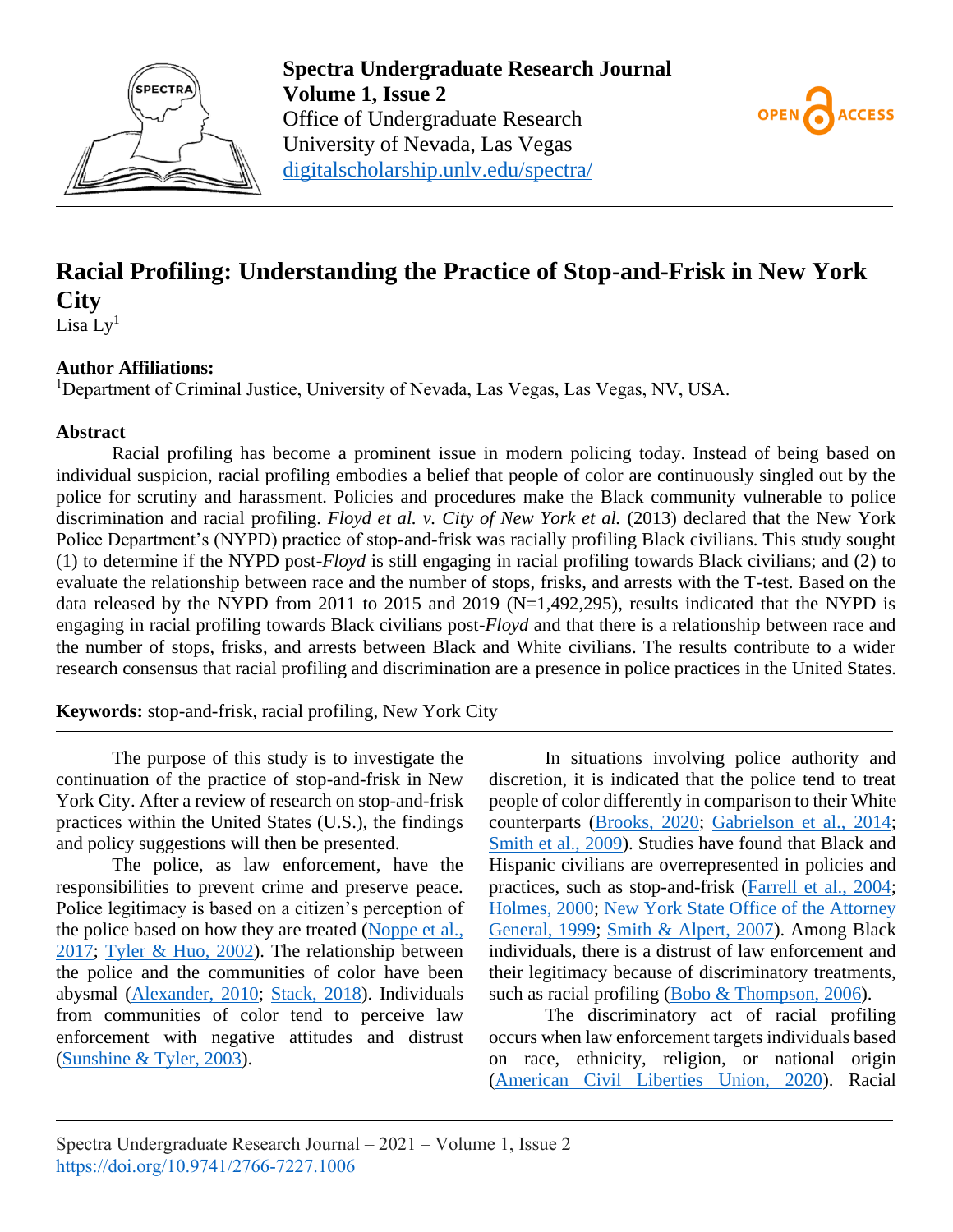profiling by police officers has become the subject of focus by the media following several high-profile deaths of unarmed Black civilians [\(Smiley, 2019\)](#page-12-6). The results from several reported racial profiling studies have all indicated that Black civilians are more likely to be stopped, searched, and arrested [\(Hetey et al.,](#page-11-3)  [2016;](#page-11-3) [New York State Office of the Attorney General,](#page-12-4)  [1999;](#page-12-4) [United States Government Accountability](#page-13-1)  [Office, 2000\)](#page-13-1). These actions not only influence a civilian's perception of police legitimacy; they have consequently violated the Fourteenth Amendment.

Today, racial profiling remains hidden behind policing policies and procedures such as stop-andfrisk, consequently allowing many officers to easily express their bias and harass people of color, specifically Black civilians (*[Floyd et al. v. City of New](#page-11-4)  [York et al.](#page-11-4)*, 2013; [Morrow et al., 2017;](#page-11-5) [Smith & Alpert,](#page-12-5)  [2007\)](#page-12-5). In recent years, several law enforcement agencies, such as New York City, Oakland, and Ferguson, have developed large scale, controversial Stop, Question, and Frisk (SQF) programs. These programs have generated high volumes of stops and frisks of individuals of color [\(Hetey et al., 2016;](#page-11-3) Morrow [et al., 2017;](#page-11-5) [Taylor, 2016\)](#page-12-7). Due to these realities, the practice of stop-and-frisk is controversial and is often considered as a form of police violence against communities of color, Black communities specifically.

New York City's police department (NYPD) is the most prominent example associated with the practice of stop-and-frisk. This is likely due to its controversial policy, lengthy history, and legal issues associated with stop-and-frisk practices [\(McDonald &](#page-11-6)  [Greenberg, 2002;](#page-11-6) [Smith & Bratton, 2001;](#page-12-8) [Stack, 2018\)](#page-12-1). To combat street crimes, former Mayor Rudolph Giuliani (1994 - 2001) formally introduced SQF as a crime control policy. This policy became vastly implemented under the administration of former Mayor Michael Bloomberg (2002- 2013). SQF in New York City enabled officers to racially profile civilians under the guise of suspicion (*[Floyd et al. v. City of New](#page-11-4)  [York et al.](#page-11-4)*, 2013).

SQF data, later released by the NYPD, revealed a racial disparity in the number of stops, particularly towards Black civilians [\(Belen, 2018;](#page-10-4) [City of New](#page-10-5)  [York, 2020\)](#page-10-5). Under the administration of Mayor Bloomberg, the city also saw NYPD's practice of stopand-frisk declared as unconstitutional. In the landmark case, *Floyd et al. v. City of New York et al.* [\(2013\)](#page-11-4), it was found that the NYPD had violated the Fourth Amendment and Fourteenth Amendment because of their unwritten policy of racial profiling. Following the ruling, a Joint Remedial Process was ordered to bring reforms to the police department and the city [\(Badger,](#page-10-6)  [2014;](#page-10-6) [Center for Constitutional Rights, 2019;](#page-10-7) [Ward,](#page-13-2)  [2014\)](#page-13-2). Under the current Mayor, Bill de Blasio (2014 present), NYC began its sweeping reforms to the prior Giuliani SQF guidelines.

For this study, the NYPD SQF data from 2011 to 2015 and 2019 will be analyzed to determine if the NYPD post-*Floyd et al. v. City of New York et al.* is still engaging in racial profiling towards Black civilians. The relationship between a civilian's race and the number of stops, frisks, and arrests using the Ttest. Based on the findings, this study concluded that the NYPD has continued to engage in racial profiling towards Black civilians post-*Floyd* and that there is a relationship between race and the number of stops, frisks, and arrests. In addition to the findings, the conclusion provides a summary of the study, results, limitations, and directions for future research.

#### **Literature Review**

To investigate the continuation of the practice of stop-and-frisk in New York City, this section reviews landmark Supreme Court case, Terry v. Ohio, on the constitutionality and policy of stop-and-frisk and the implicit bias of law enforcement against Black civilians. In this review, there is a brief overview of Civil Rights events and closes with the history of the practice of stop-and-frisk in New York City, including COMPSTAT and the Street Crime Unit. Criticisms and protests eventually led to separate class-action lawsuits filed against the NYPD and the city charging them with racial profiling and unlawful stop-and-frisk. The following provides a historical timeline of the racial discrimination against the Black community and how it is still occurring today with the practice of stop-andfrisk in New York City.

*Terry v. Ohio and Implicit Bias:* The Fourth Amendment of the Constitution ensures an individual's right to the protection of privacy and property against the government's actions. To perform a search and seizure, the government must establish probable cause,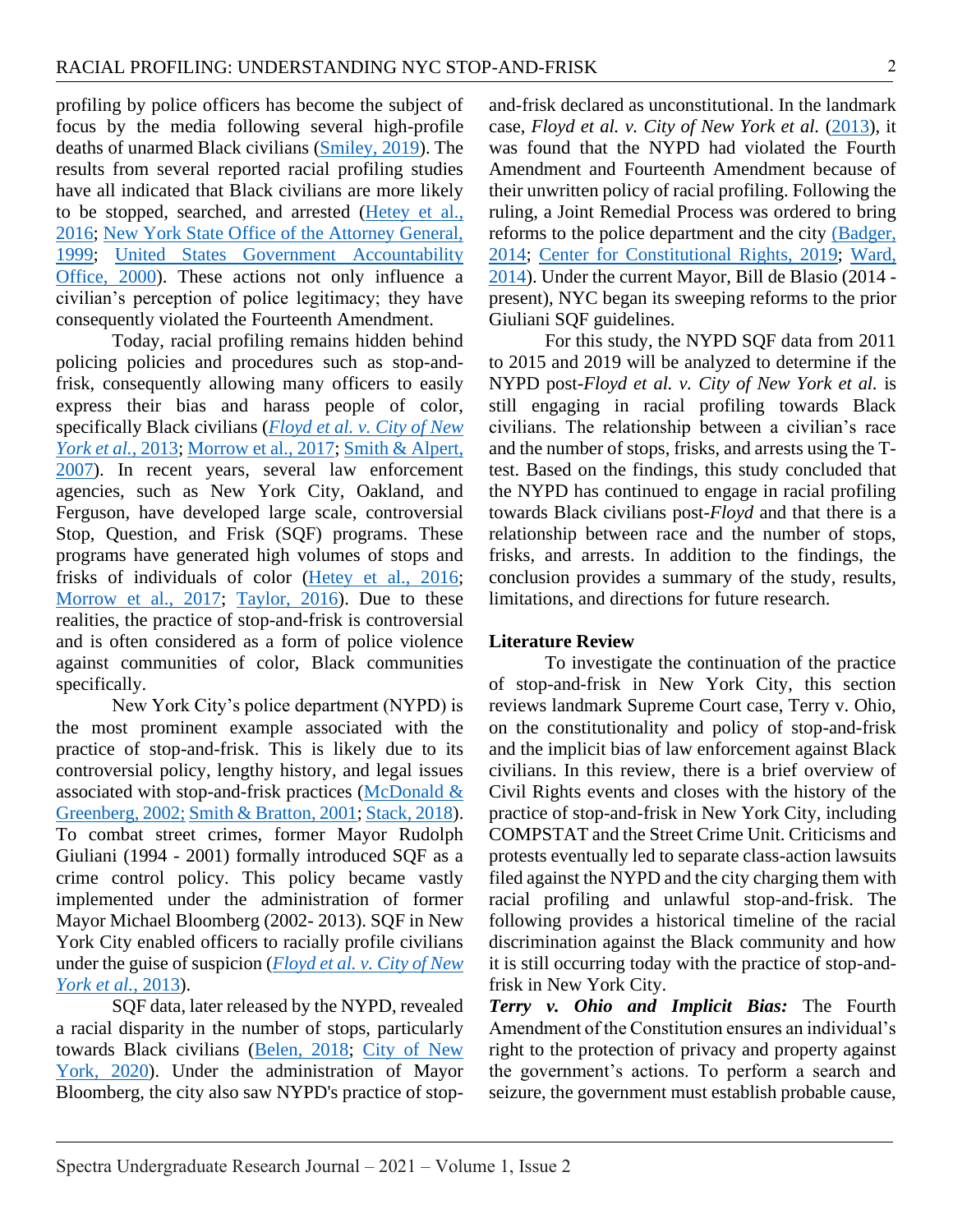which is a reasonable belief to suspect that an individual has committed or is committing a crime and provide a search warrant issued by a judge. The landmark Supreme Court case, Terry v. Ohio [\(1968\)](#page-12-9), lowered the standard of evidence necessary to conduct a stop from probable cause to a lower degree of reasonable suspicion. Additionally, it also defined and validated the practice of stop-and-frisk. Stop-and-frisk, defined as two separate actions, must stem from the officer's reasonable suspicion that an individual is suspected of committing or has committed a crime. The initial stop, or a Terry stop, is more than a hunch, but not considered probable cause. A subsequent frisk is only justifiable if the officer believes the suspect in question possesses any weapons that pose a threat to the officer's safety. In sum, stop-and-frisk allows officers to stop and frisk individuals with little or no justification [\(Fagan & Geller, 2015;](#page-10-8) [Meares, 2015\)](#page-11-7).

By lowering the standard of evidence, the Court disregarded the Fourth Amendment protections by allowing police officers the discretion to search anyone at any time. The broad level of discretion can lead to implicit bias within the practice of stop-and-frisk. Implicit bias refers to the stereotypes about a person, thing, or group that impacts one's attitude and action towards the subject [\(Richardson, 2017\)](#page-12-10). An example of implicit bias is viewing the presence of Black individuals as being a dangerous and violent threat compared to their White counterparts [\(Kramer &](#page-11-8)  [Remster, 2018;](#page-11-8) [Quillian & Pager, 2010;](#page-12-11) [Stack, 2018\)](#page-12-1).

Law enforcement, as agents of the law, should always remain neutral. It is not often the case, as some may have an unconscious or deeply rooted negative judgment about Black civilians. Viewing Black civilians as a threat to their safety can cause officers to exercise their discretion, which often leads to unequal use of force or abuse of power. For example, the killing of George Floyd at the hands of the Minneapolis Police Department in 2020 sparked criticisms worldwide regarding police excessive and unjustified use of force, brutality, and racism against George Floyd and unarmed Black individuals [\(Brooks, 2020\)](#page-10-1). While the Supreme Court has acknowledged that the lower level of scrutiny would likely lead to discriminatory policing within the practice of stop-and-frisk, they have also refused to provide any remedy for implicit bias [\(Alexander, 2010;](#page-10-0) [Stack, 2018;](#page-12-1) [Thompson, 1999\)](#page-12-12).

Before the ruling of Terry v. Ohio [\(1968\)](#page-12-9), an amicus brief filed to the Supreme Court by the National Association for the Advancement of Colored People (NAACP) raised questions about the racism inherent in the practice of stop-and-frisk. Given the history of civil rights struggles in the U.S., there will be inevitable police discrimination against Black civilians and other underrepresented groups [\(Kurland & Casper, 1975\)](#page-11-9). The NAACP used the context of police brutality against peaceful Civil Rights protestors in the 1960s to affirm the presence of racist discrimination harbored by many officers [\(Kurland & Casper, 1975;](#page-11-9) Schwartz, [1996\)](#page-12-13). American history has viewed the Black community as a threat because of stereotypes placed upon them. This threat has likely contributed to the implicit bias against them.

*Stop-and-frisk in New York City:* A new form of policing brought the practice of stop-and-frisk in New York City to an all-time high in the late 1990s and early 2000s. Developed in 1994, COMPARE STATISTICS or COMPSTAT was created as a management tool that focuses on crime analysis, disorder data, problemsolving, and accountability structure (McDonald & [Greenberg, 2002;](#page-11-6) [Smith & Bratton, 2001\)](#page-12-8). COMPSTAT was initially intended for police departments to identify and focus on crimeconcentrated neighborhoods. In short, the racial composition of these neighborhoods shaped police behavior and engagements with people of color.

The data derived from COMPSTAT is only limited to reported crimes and measures of police activity. Therefore, it cannot account for all crimes, including the dark figure of crime or unreported crimes [\(Brown & Barganier, 2018\)](#page-10-9). Through data collected from COMPSTAT, the NYPD began to extensively focus on high-crime neighborhoods densely populated by Black, Hispanic, and of a lower-income [\(Nash,](#page-11-10)  [2018;](#page-11-10) [Ward, 2014\)](#page-13-2). COMPSTAT is a tool for racialized policing against people of color [\(Brown &](#page-10-9)  [Barganier, 2018;](#page-10-9) [Ward, 2014\)](#page-13-2)

Originally introduced as a crime control policy, the practice of stop-and-frisk in New York City was morphed into an aggressive and racially biased policing tactic that is quite different from the original policy outlined in Terry. Between 1997 and 1998, the NYPD's Street Crime Unit (SCU)'s report revealed that out of the 45,000 stop-and-frisks, almost 35,000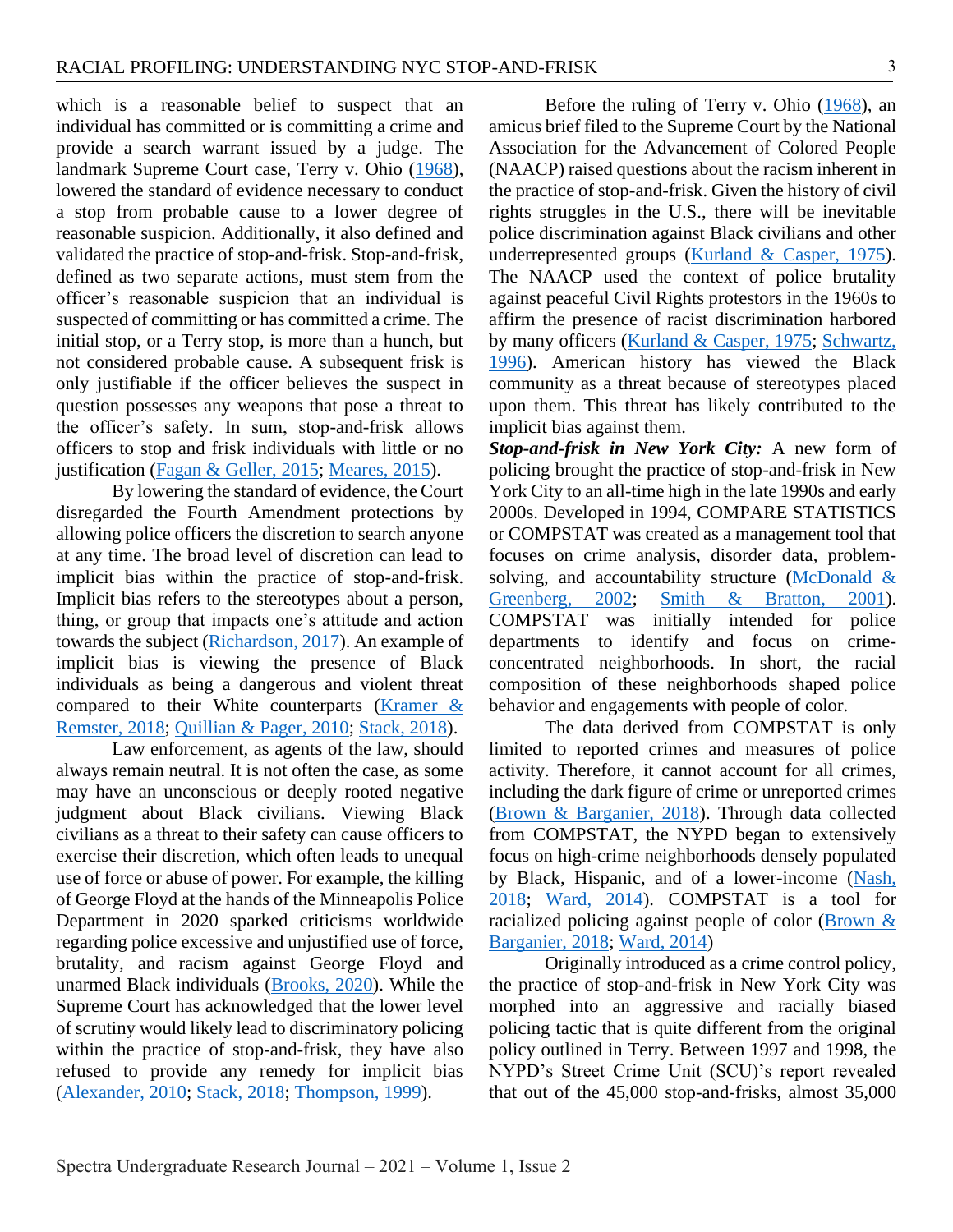did not result in an arrest and were found innocent [\(Center for Constitutional Rights, 2012\)](#page-10-10). From 1998 to 1999 approximately 175,000 field interrogation cards were completed by the NYPD, and although Black civilians only comprise 25.6% of the population, 50.6% of all persons stopped by the NYPD were Black (New York [State Office of the Attorney General,](#page-12-4)  [1999\)](#page-12-4). Further analysis by the New York Attorney General [\(1999\)](#page-12-4) revealed that for every arrest made by the SCU, 16 Black civilians were stopped-and-frisked. There was also a failure of officers to provide sufficient information on their Stop, Question, and Frisk Worksheet. These forms are reviewed and analyzed to determine whether or not the stop was lawful.

The 1999 report by the Attorney General sparked mass protests and criticism against the NYPD and its SQF policy. Fed up with the NYPD's unlawful and racially-charged practice of stop, question, and frisk, the Center for Constitutional Rights (CCR) filed a class-action lawsuit to challenge the department's policies and for the disbandment of the SCU in 1999 [\(Center for Constitutional Rights, 2012;](#page-10-10) [Ward, 2014\)](#page-13-2). CCR claimed that the NYPD was conducting the practice of stop-and-frisk without any reasonable suspicion required by the Fourth Amendment and Terry. Officers were also racially profiling young men of color, especially Black individuals, which is a violation of the Fourteenth Amendment [\(Center for](#page-10-10)  [Constitutional Rights, 2012;](#page-10-10) [Daniels et al. v. the City](#page-10-11)  [of New York et al., 2001\)](#page-10-11).

*Daniels et al. v. the City of New York et al.* [\(2001\)](#page-10-12) resulted in a settlement between the city and the plaintiffs. The Southern District Court of New York found that the NYPD SCU had a history of racial profiling during their practice of stop-and-frisk. However, even before the settlement, the unit was disbanded in response to public backlash. The settlement agreement eventually required the NYPD to maintain a written anti-racial profiling policy and perform audits on officers who engage in stop-andfrisk [\(Center for Constitutional Rights, 2012;](#page-10-10) [Stack,](#page-12-1)  [2018\)](#page-12-1). Settled in 2003, Daniels was the first of the two lawsuits against the city of New York to bring reforms to the NYPD.

Before 2006, there was no available database for SQF. Even then, the public could not access the information. The following year, the New York Civil

Liberties Union sued the NYPD, under the Freedom of Information Act, to disclose existing SQF data before and after 2006 [\(Belen, 2018;](#page-10-4) [New York Civil Liberties](#page-12-14)  [Union and the NYCLU Foundation, 2013;](#page-12-14) [Shames &](#page-12-15)  [McCormack, 2019\)](#page-12-15). In 2008, the New York County Supreme Court ordered the NYPD to release its SQF database. The now-public database revealed that the remedial measures under Daniels did not work as there was a remarkable increase in the practice of stop-andfrisk [\(Center for Constitutional Rights, 2020\)](#page-10-13).

Under the mayorship of Michael Bloomberg (2002 - 2013), the NYPDs practice of stop-and-frisk drastically increased [\(Belen, 2018\)](#page-10-4). Due to their involvement in the continued use of SQF, the Bloomberg administration was named in another federal class-action lawsuit in 2008. Similar to Daniels, *Floyd et al. v. City of New York et al.* [\(2013\)](#page-11-4) challenged the constitutionality of the NYPD's practice of stopand-frisk in violation of the Fourth and Fourteenth Amendments. The police not only performed stops without reasonable suspicion, but they had racially profiled and implicitly targeted Black civilians. In 2013, the Southern District Court of New York found the NYPD's policies of stop-and-frisk unconstitutional under the Fourth Amendment [\(Center for](#page-10-13)  [Constitutional Rights, 2020;](#page-10-13) [Meares, 2014\)](#page-11-11). According to the Court, the NYPD had begun stopping people of color for crime prevention in contrast to the practice of Terry, which indicated that each stop must come from reasonable suspicion of criminal activity.

Based on the database and evidence presented, there was a racial disparity in the number of Black civilians being stopped and frisked compared to White civilians [\(City of New York, 2020\)](#page-10-5). The NYPD also had an unwritten policy of targeting young Black and Hispanic men based on their appearance. For their act of racial profiling, the Court concluded that the NYPD had violated the Fourteenth Amendment because of their decision to deny Black and Hispanic civilians their equal protection of the law [\(Belen, 2018;](#page-10-4) *[Floyd et](#page-11-4)  [al. v. City of New York et al.](#page-11-4)*, 2013).

A Joint Remedial Process was ordered by the Court to bring forth a set of reforms to the NYPD's SQF. Communities affected by the racially discriminatory practice would have direct input in the process of reform [\(Center for Constitutional Rights,](#page-10-7)  [2019\)](#page-10-7). However, the process was briefly halted in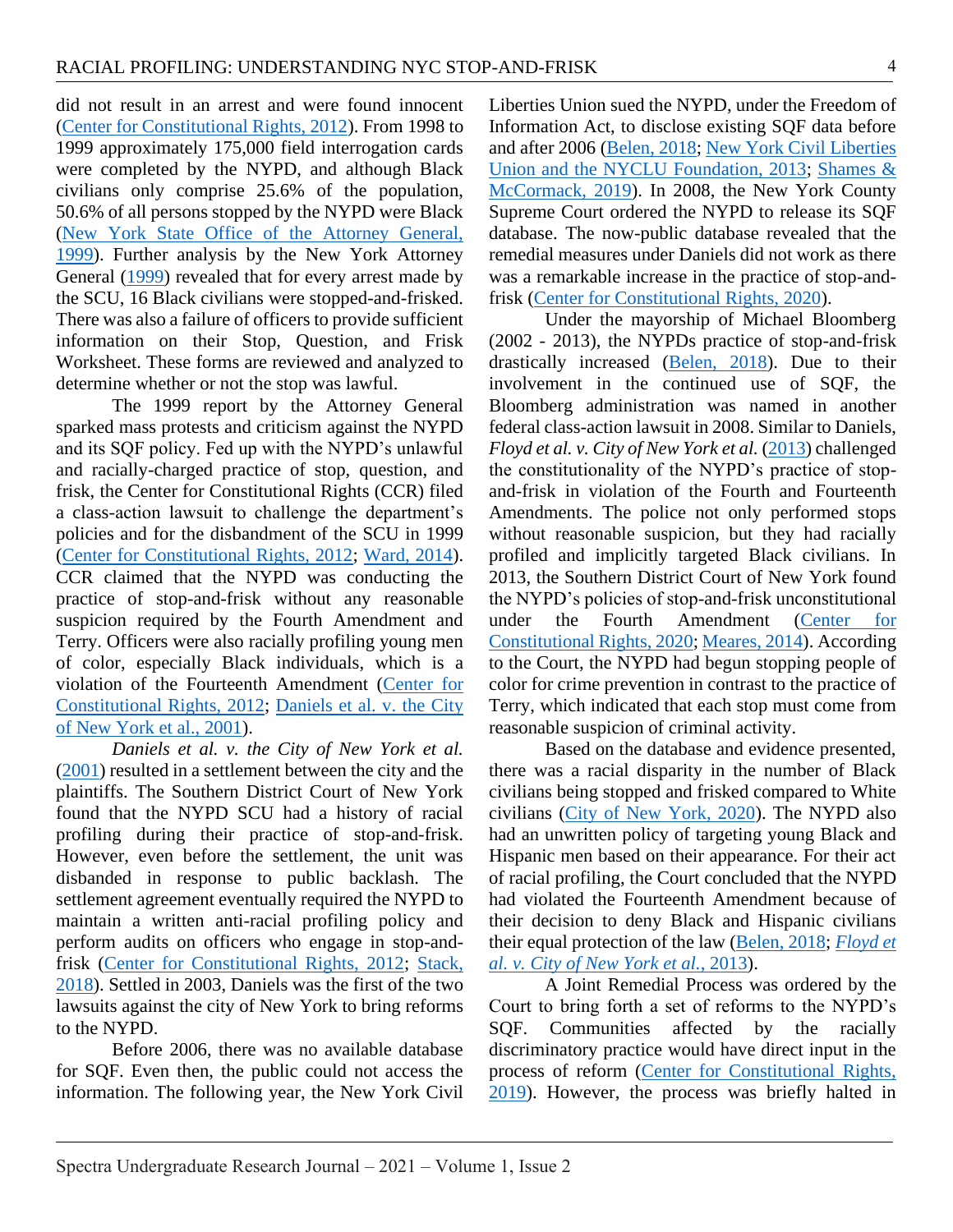October of 2013 when the City and the Bloomberg's administration filed an appeal to the U.S. Court of Appeals for the Second Circuit to overturn the 2013 *Floyd* rulings [\(Center for Constitutional Rights, 2019;](#page-10-7) [Stack 2018\)](#page-12-1). Under the newly elected Mayor Bill de Blasio, the City withdrew its appeal and announced its plan to move forward with the Joint Remedial Process in 2014 [\(Badger, 2014;](#page-10-6) [Center for Constitutional](#page-10-7)  [Rights, 2019;](#page-10-7) [Ward, 2014\)](#page-13-2).

From 2014 to 2018, 14 recommendations for immediate reforms were outlined and given to the NYPD. Recommendations such as active body cameras, documentation of Level 1 and 2 stops, and permanent structures for officer feedback have since been put into effect [\(Belen, 2018;](#page-10-4) [Center for](#page-10-7)  [Constitutional Rights,](#page-10-7) 2019). Under the current administration, the City saw a dramatic decline in its practice of SQF. However, many are still critical of the NYPD's SQF policy despite the decreasing number of reported SQF.

The ruling of *Floyd* and the Joint Remedial Process has resulted in a dramatic reduction of the reported SQF stops. While this reduction has been noted, racial profiling and implicit bias of law enforcement on Black civilians before and after-*Floyd*  has not been analyzed. This study intends to examine the SQF database to determine if the NYPD is still engaging in racial profiling towards Black civilians post-Floyd and evaluate the relationship between a civilian's race and the number of stops, frisks, and arrests.

### **Methodology**

In *Floyd et al. v. City of New York et al.* [\(2013\)](#page-11-4), U.S. District Court Judge Shira A. Scheindlin, who also presided over *Daniels*, ruled that the NYPD's unwritten policy of targeting "the right people," meaning individuals from the communities of color, is a form of racial profiling. In her opinion, Judge Scheindlin condemned the NYPD's policy of encouraging officers to target young Black and Hispanic men based on their prevalence in local crime complaints.

The debate over racial profiling is a part of the extensive and complicated relationship between the police and Black communities. Even in the 21st century, racial discrimination and injustice remain in

the criminal justice system [\(Alexander, 2010;](#page-10-0) [Smiley,](#page-12-6)  [2019\)](#page-12-6). In a melting pot of cultures, New York City was and still is affected by police misconduct, especially those against the Black communities. As previous mentioned, the Bloomberg administration was under immense scrutiny for the expansion of the SQF policy, which increased by seven-fold.

Stop-and-frisk was a key issue in the 2013 mayoral race. Then-candidate Bill de Blasio ran on the promise of reforms within the NYPD, stop-and-frisk reform, and creating a legislative bill to combat racial profiling [\(de Blasio, 2013\)](#page-10-14). The primary goal of the study was to follow up with the promises of reforms from the current Mayor Bill de Blasio. The following research questions seek to determine if Mayor de Blasio and the Joint Remedial Process has brought the necessary and badly needed reforms to New York City and the NYPD.

- 1. Is the New York Police Department post-*Floyd et al. v. City of New York et al.* still engaging in racial profiling towards Black civilians via the practice of stop-and-frisk?
- 2. What is the relationship between a civilian's race and the number of stops, frisks, and arrests?
	- a. Null Hypothesis  $(H_0)$ : There is no association in the number stops, frisks, and arrests between Black and White civilians.
	- b. Alternative Hypothesis  $(H_a)$ : There is an association in the number of stops, frisks, and arrests between Black and White civilians.

*Data Sources:* This study drew its variables and data from the SQF database released by the NYPD to triangulate and analyze the data to answer the research questions. This study focused on data released before, during, and after *Floyd*, including the latest 2019 data. A total of 1,492,295 pedestrian stops reported by the NYPD over five consecutive years from 2011 to 2015, and 2019 starting on January 1, 2011, to November 29, 2019, were analyzed [\(City of New York, 2020\)](#page-10-5). The data selected are made publicly available online by the NYPD, and it contains information from the required UF-250 forms that are completed by officers for each stop. To answer research questions 1 and 2, these data were analyzed descriptively.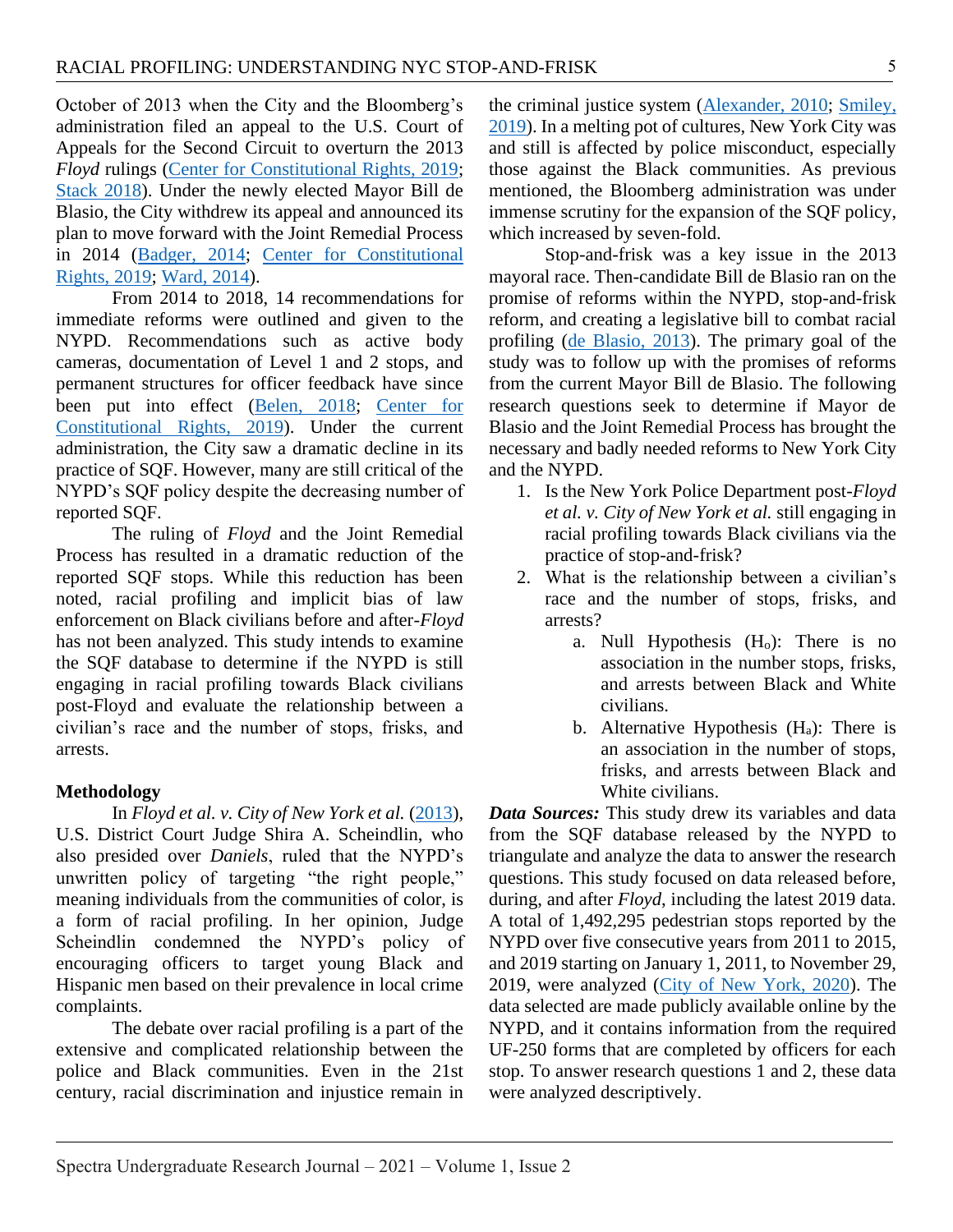Importantly, since stop-and-frisk are two separate actions, the number of reported stops does not equal the number of frisks. A civilian could be stopped but might not be frisked by an officer for any concealed weapons. The officer can only conduct the second portion of the practice if they suspect that the civilian is a threat to their safety. In addition, a civilian does not have to be under arrest to be frisked or vice versa. Often, a frisk will lead to an arrest, but that is not always the case. The action of arrest could happen without a frisk. However, the actions of frisk and arrest cannot happen without the initial stop by law enforcement.

This research chose to examine the disparities between two race categories: Black and White. Due to the likelihood of ambiguities in race classifications by the NYPD, other individuals of color were categorized as "Other". There was also an unknown classification for individuals; whose race was not initially identified by the NYPD. This research, however, only compared Black civilians to White civilians. 'Other' and 'Unknown' categories were only included to reflect the complete SQF database. These variables were utilized to answer research questions 1 and 2. Specific variables from the SQF data were drawn and statistically analyzed. [Table 1](#page-14-0) provides a full description of the variables included in the data analysis

To establish if the practice of stop-and-frisk post-*Floyd et al. v. City of New York et al.* is still engaging in racial profiling towards Black civilians, this study analyzed the data released during and post-*Floyd*. Utilizing 81,809 reported pedestrian stops from the NYPD SQF database in 2014, 2015, and 2019, the number of stops and frisks, sorted by the race variable, were calculated. The average and total numbers of stops and frisks between Black and White civilians were examined.

To evaluate the relationship between the four variables, they were analyzed using the T-test. The race of the civilian is the independent variable that may or may not have an association with the three dependent variables: the actions of stop, frisk, and arrest. Stopand-frisk are two separate actions. A person could be stopped, but not frisked for concealed weapons. The initial stop and subsequent frisk are two factors to consider as it is likely to be dependent on the civilian's race. The last dependent variable, the apprehension of the civilian, is another factor to consider since it could also have an association with race. The apprehension of a civilian occurs with or without the action of frisk and vice versa. A person could be stopped but not frisked or arrested. Therefore, the total number of frisks and arrests does not have equal the number of initial stops in the SQF database.

The null hypothesis for this analysis was **Ho**: There is no association in the number of stops, frisks, and arrests between Black and White civilians. The alternative hypothesis for this analysis was **Ha**: there is an association in the number of stops, frisks, and arrests between Black and White civilians. If the p-value is greater than the alpha value ( $\alpha = 0.05$ ) then there was not enough evidence to support the rejection of the null hypothesis. On the other hand, if the p-value was less than the alpha value ( $\alpha$  = 0.05), then there is sufficient evidence to support the claim that there is an association between a civilian's race and the number of stops, frisks, and arrests.

#### **Results**

*Question 1:* The reported stops (N=81,809) in 2014, 2015, and 2019, based on race and frisked variables, were examined to answer question 1. The average number of Black civilians stopped and frisked by the NYPD was higher compared to White civilians. The separate findings indicate that NYPD is still engaging in the racial profiling of Black civilians, despite the remedial process implemented by the Southern District Court of New York and promises of reforms by Mayor de Blasio.

Utilizing 81,809 reported pedestrian stops from the SQF database in 2014, 2015, and 2019, the number of stops and frisks, sorted by the race variable, were calculated. The total number of Black civilians stopped and frisked were higher compared to their White counterparts. [Table 2](#page-15-0) includes the total number and percentage of the stops reported in the three years post-*Floyd*. The number of reported stops were sorted according to the race and frisked variables.

In 2019, the number of Black civilians that were stopped were approximately six times higher compared to White civilians and when frisked, they were approximately eight times more likely to be searched. Overall, the total number of Black civilians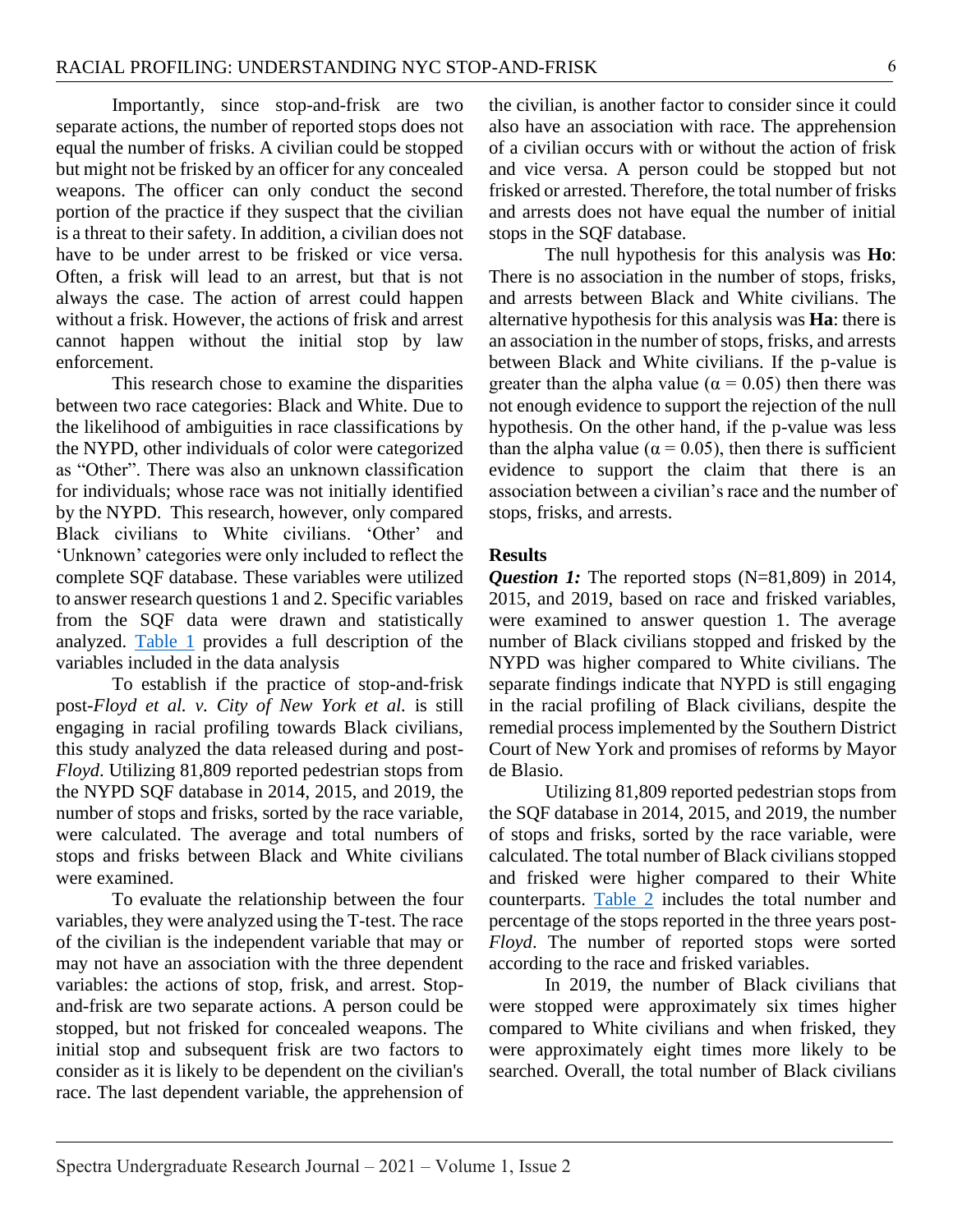stopped and frisked by the NYPD remains higher compared to the number of White civilians.

Upon further analysis, as shown in [Figure 1](#page-19-0) and [Figure](#page-20-0) 2, Black civilians made up of more than half of the total average reported stops and frisks in the three years post-*Floyd*. Despite a drop in the number of stops reported by the NYPD post-*Floyd*, the findings have indicated that the NYPD is still engaging in racial profiling in 2019, despite the remedial process implemented by the Southern District Court of New York and Mayor de Blasio's promise.

#### *Question 2:*

A total of 1,492,295 pedestrian stops were reported by the NYPD over five consecutive years from 2011 to 2015, and 2019 were utilized (see [Table](#page-16-0)  [3\)](#page-16-0). The T-test (see [Table 4](#page-17-0) and [Table 5\)](#page-18-0) evaluated the relationship between the independent variable and the three dependent variables from 2011-2013 and 2014- 2015 and 2019. Based on the history of policing in New York City before *Floyd*, it is likely that a civilian's race influences their interaction with the police. Historical events such as the Civil Rights have portrayed Black civilians as dangerous and aggressive individuals. The implicit bias against Black communities by the police made them more vulnerable to being stopped, frisked, and arrested.

From 2011 to 2015, and 2019, a total of 1,492,295 pedestrians stops were reported by the NYPD. Of those numbers, 783,671 Black civilians were stopped compared to 142,187 White civilians (see [Table 3\)](#page-16-0). Based on this statistic, Black civilians were five times more likely to be stopped than White civilians by the NYPD in the past. Upon analyzing the relationship between a civilian's race and the number of reported stops before and after *Floyd* (see [Table 4](#page-17-0) and [Table 5\)](#page-18-0), there is evidence to reject the null hypothesis. The significance level or p-value was 0.00 (0%), less than the chosen significance level ( $\alpha$  = 0.05). [Figure 3](#page-21-0) also reflects the disparity in the number of stops between Black and White civilians. In sum, there is sufficient evidence to support the alternative hypothesis' claim that there is an association between a civilian's race and the number of stops.

The significance level or p-value between a civilian's race and the number of reported frisks, as shown in  $Table 4$  and  $Table 5$ , rejects the null hypothesis. The significance level, throughout the

years, was 0.00 (0%). This value is less than the chosen significance level ( $\alpha$  = 0.05), which means that there is sufficient evidence to accept the alternative hypothesis' claim that there is an association between a civilian's race and the number of frisks. Furthermore, as shown below in [Figure 4,](#page-22-0) the frisk rate of Black civilians remains significantly higher compared to White civilians post-*Floyd*.

Out of the 1,492,295 pedestrian stops, only 103,815 civilians were arrested by the NYPD (see [Table 3\)](#page-16-0). As shown in [Table 4](#page-17-0) and [Table 5,](#page-18-0) the significance level or p-value of arrests was 0.00 (0%), this value is less than the chosen significance level ( $\alpha$ )  $= 0.05$ ; thus, this study rejects the null hypothesis. There is overall evidence to accept there is an association between a civilian's race and the number of arrests. In 2019, Black civilians were approximately five times more likely to be arrested compared to White civilians, as shown below in [Figure 5.](#page-23-0) Furthermore, the vast disparity between the number of stops and arrests means that out of 1,492,295 reported stops, only 6.95% of those civilians were arrested (see [Table 3\)](#page-16-0).

#### **Discussion**

The use of stop-and-frisk as a crime control policy in New York City has created a loophole for law enforcement to racially profile and harass individuals from communities of color, specifically Black civilians (*[Floyd et al. v. City of New York et al.](#page-11-4)*, 2013[; New York](#page-12-4)  [State Office of the Attorney General, 1999\)](#page-12-4). This study compares the racial disparities in reported stops, frisks, and arrests between Black and White civilians. SQF data released by the NYPD before, during, and after *Floyd et al. v. City of New York et al*., including the latest 2019 data were utilized. Race, frisks, and arrests were used as variables to answer the research questions. Utilizing the SQF data, this study seeks (1) to determine if the NYPD post-*Floyd et al. v. City of New York et al.* is still engaging in racial profiling towards Black civilians; and (2) to evaluate the relationship between a civilian's race and the number of stops, frisks, and arrests. In sum, this section discusses the findings of questions 1 and 2.

*Floyd et al. v. City of New York et al.* [\(2013\)](#page-11-4) ruled that the NYPD had adopted an unconstitutional policy of racial profiling via SQF, and it was used by the police department to discriminate against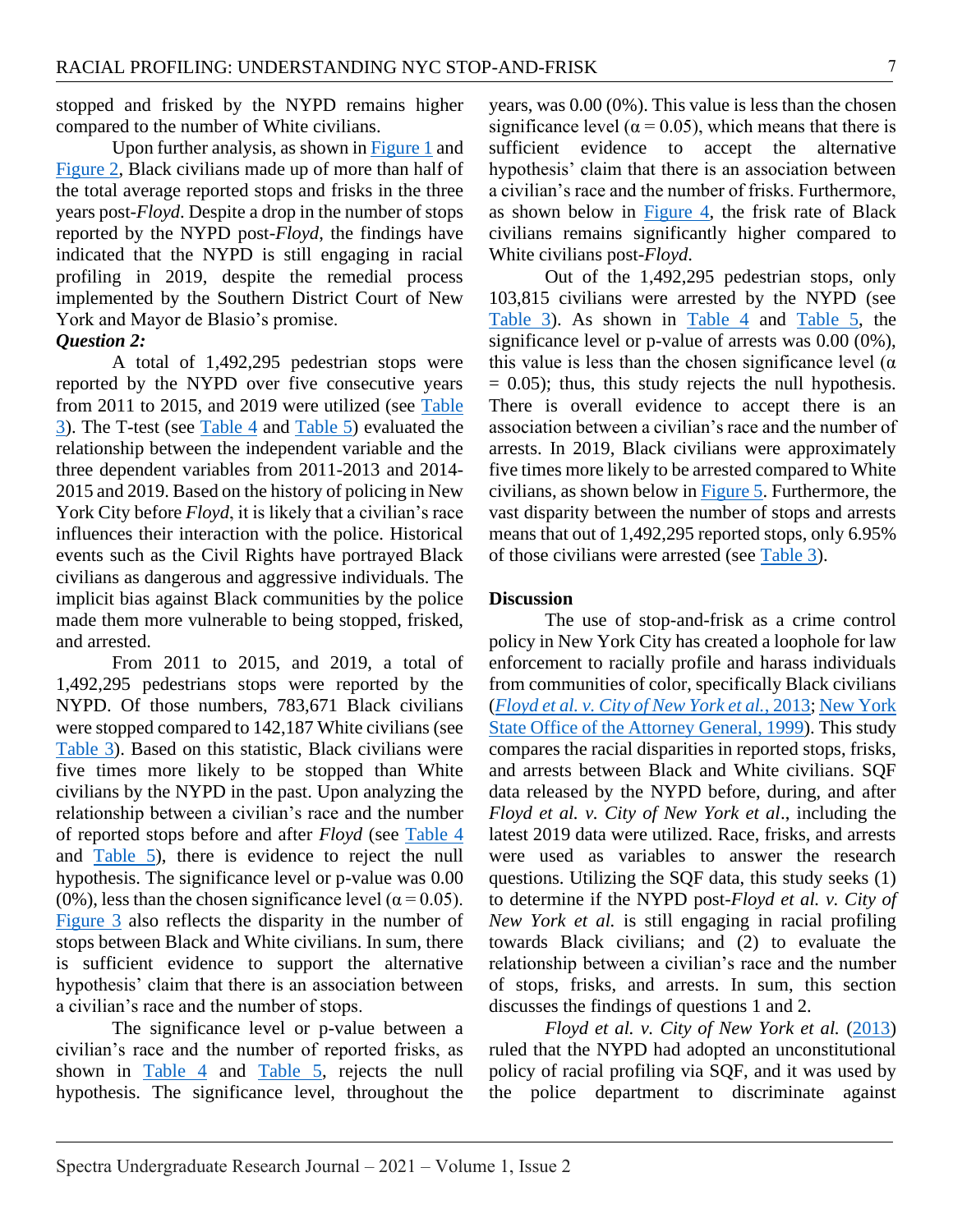individuals from the communities of color. To determine if the NYPD is still engaging in racial profiling of Black civilians, this study analyzed the data released in 2014, 2015, and 2019. It found that the total and average number of Black civilians stopped and frisked were higher compared to their White counterparts. Despite a drop in the number of stops post-*Floyd*, the findings have indicated that the NYPD is still engaging in racial profiling in 2019 regardless of the Joint Remedial Process and Mayor Bill de Blasio's promise. These findings correlate with the existing statistics on how Black civilians are overrepresented in policies and practices, such as stopand-frisk [\(Farrell et al., 2004;](#page-11-1) *[Floyd et al. v. City of](#page-11-4)  [New York et al.](#page-11-4)*, 2013; [Holmes, 2000;](#page-11-2) [New York State](#page-12-4)  [Office of the Attorney General, 1999;](#page-12-4) [Smith & Alpert,](#page-12-5)  [2007\)](#page-12-5). In addition, the findings support previous studies which indicated that Black civilians are twice as likely as White civilians to be stopped for suspicion or subjected to pat-down searches [\(Fagan & Davies,](#page-10-12)  [2000;](#page-10-12) [New York Civil Liberties Union and the](#page-12-14)  [NYCLU Foundation, 2013\)](#page-12-14).

This study addressed the relationship between a civilian's race and the number of stops, frisks, and arrests. The null hypothesis for this analysis was that there is no association in the number of stops, frisks, and arrests between Black and White civilians. The alternative hypothesis was that there is an association between the independent and dependent variables. The T-test analyses before, during, and after-*Floyd* revealed that there was sufficient evidence to accept the alternative hypothesis. By establishing that a civilian's race does affect the number of stops, frisks, and arrests further support the evidence that the NYPD has continued to engage in the racial profiling of Black civilians. The findings of 1 and 2 suggest that the Joint Remedial Process and Mayor de Blasio's promise of reform did not work.

The findings support the idea that the policy of SQF, which was introduced as a crime control policy, is a tool of legal oppression via racial profiling. As previously mentioned, the vast disparity between the number of stops and arrests seems troubling. Out of 1,492,295 reported pedestrian stops, approximately 6.95% (103,815) of civilians were arrested. Of the 6.95% arrested, Black civilians made up more than half of the percentage while less than 0.8% of White

civilians were arrested between 2011 to 2015 and 2019. This finding further indicates that 1,388,480 of innocent civilians were subjected to baseless police suspicion and stop. Therefore, it is evident that as a crime control policy, the practice of stop-and-frisk has not been utilized correctly and constitutionally.

Through the practice stop-and-frisk, the NYPD showed deliberate indifference to their officers' misconduct. Their actions not only diminished police legitimacy, but the NYPD is also an example of police misconduct that must be addressed and reformed throughout the country.

#### **Conclusion**

In the landmark case of *Floyd et al. v. City of New York, et al.* [\(2013\)](#page-11-4), the Southern District Court of New York ruled that the NYPD was engaging in unconstitutional stop-and-frisk practices and were racially profiling Black and Hispanic civilians. At its peak in 2011, SQF saw a record number of 685,724 reported pedestrian stops. By 2019, this number has decreased by approximately 98% (City of New York, [2020\)](#page-10-5). The ruling of *Floyd*, the Joint Remedial Process, and a new mayorship resulted in a dramatic reduction of the reported SQF stops. While the reduction was noted, the racial profiling of Black civilians before, during, and after-*Floyd* had yet to be analyzed.

This study examined a total of 1,492,295 pedestrian stops reported over five consecutive years from 2011 to 2015, and 2019 starting on January 1, 2011, to November 29, 2019, to investigate the continuation of the practice of stop-and-frisk in New York City [\(City of New York, 2020\)](#page-10-5). Based on the findings of question 1, the NYPD post-*Floyd* has continued to engage in the racial profiling of Black civilians. Regardless of the drop of recorded stops in 2014, 2015, and 2019, statistical evidence continues to show a vast difference in the racial disparities between Black and White civilians as it did from 2011 to 2013. Black civilians were statistically overrepresented as they made up more than half of the average number of stops and frisks. In sum, these findings indicate that the Joint Remedial Process and Mayor de Blasio's promise of reforms did not effectively bring changes to the NYPD.

To further support the indication of NYPD continued racial profiling of Black civilians. The T-test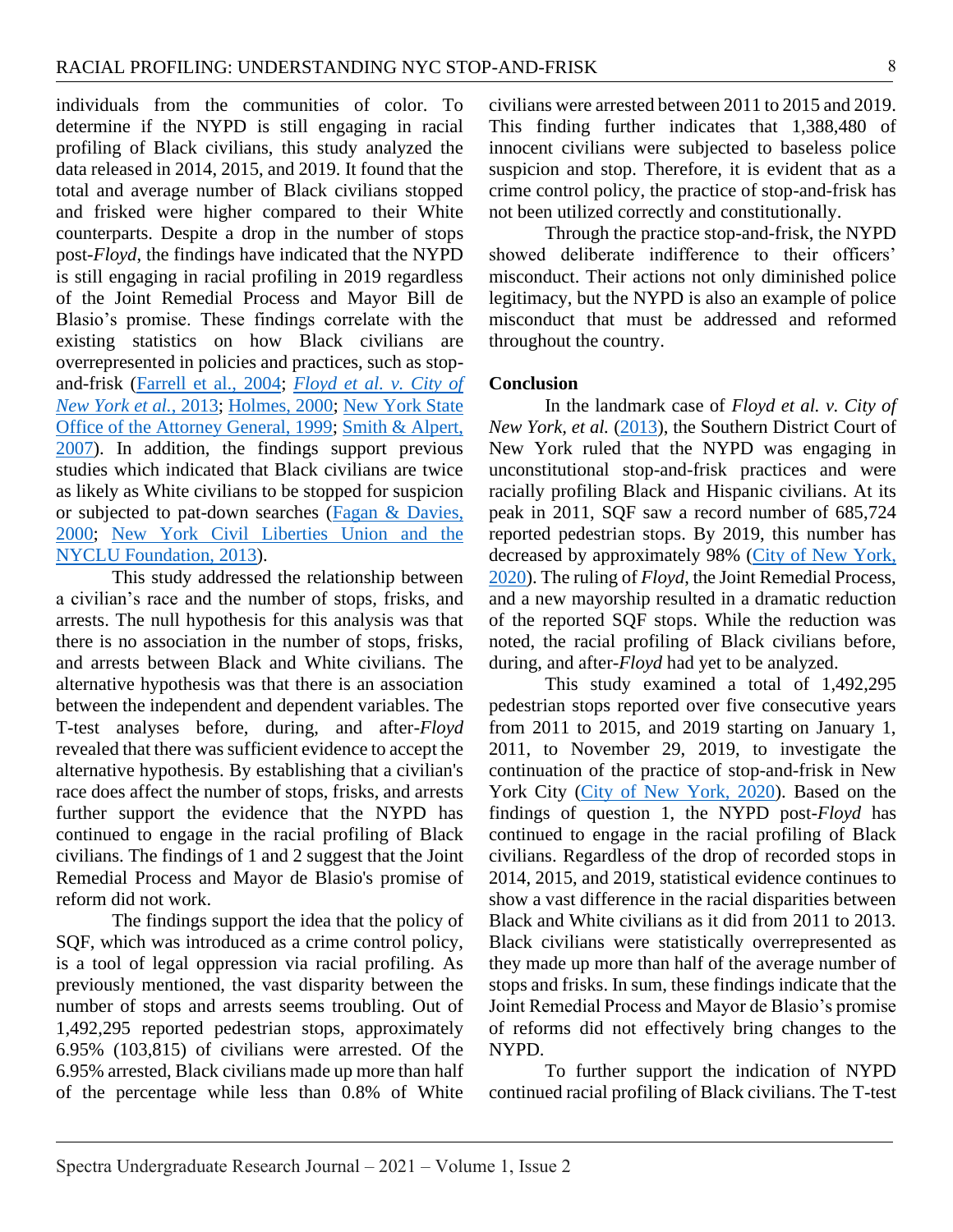analysis in question 2 suggests that there is an association between a civilian's race and the number of stops, frisks, and arrests. In other words, a civilian's race does affect the chances of them being stopped, frisked, and arrested by law enforcement.

The results of questions 1 and 2 reinforce the idea that, despite a drop in the number of reported cases, the NYPD through SQF policy continues to engage in racial profiling of Black civilians. Black civilians continue to remain overrepresented in policing policies and practices. The result of this study contributes to the existing statistics [\(Farrell et al., 2004;](#page-11-1) *[Floyd et al. v. City of New York et al.](#page-11-4)*, 2013; [Holmes,](#page-11-2)  [2000;](#page-11-2) [New York State Office of the Attorney General,](#page-12-4)  [1999;](#page-12-4) [Smith & Alpert, 2007\)](#page-12-5).

SQF was championed by both Mayor Giuliani and Mayor Bloomberg as a strategy to reduce crime and bring order to New York City. Both men credited the use of SQF to the reduction of crime [\(Badger, 2014;](#page-10-6) [Cooper, 2018;](#page-10-15) [Fagan & Davies, 2000;](#page-10-12) [Keating &](#page-11-12)  [Stevens, 2020;](#page-11-12) Morrow [et al., 2017\)](#page-11-5). However, it was indicated that the long-term downward trend in crime continued to decrease even after the number of reported stops began dropping post-*Floyd* [\(Keating & Stevens,](#page-11-12)  [2020;](#page-11-12) [New York Civil Liberties Union, 2019\)](#page-12-16). This fact demonstrated that the SQF policy was never meant to be a crime control strategy but a tool of legal oppression against Black civilians. The significant numbers of Black civilians found by this study reinforce the idea that the practice of stop-and-frisk is a racist/biased policing practice.

In any study, the limitations must also be addressed. Data is one of the limitations of this study. Research has found that some officers failed to complete the UF-250 form for their stop-and-frisk encounters. Only 10% to 70% of the SQF stops were completely reported in the UF-250 forms [\(Jones-](#page-11-13)[Brown et al., 2013;](#page-11-13) [New York Civil Liberties Union,](#page-12-16)  [2019\)](#page-12-16). In addition, the SQF data may not completely capture the true extent of the stop-and-frisk encounters. Even so, the reported data might be nonrandom and might not be generalizable [\(Levchak, 2017;](#page-11-14) [Morrow et](#page-11-15)  [al., 2018\)](#page-11-15). Another limitation involves the accuracy of race and ethnicity reported by the NYPD. This study included an 'Unknown' classification for individuals; whose race was not initially identified by the NYPD. The ambiguity of the 'Unknown' race classification

could have changed the data if they had been correctly identified. Finally, this study only focused on Black civilians' experience with law enforcement. Other individuals of color might not share the same engagement with law enforcement.

There are many directions for future research to study in terms of the practice of stop-and-frisk. For example, this study was a case study of New York City and its version of stop-and-frisk. There are reasons to believe that the cases in New York City and the experiences of its civilians are comparable. As previously mentioned, in cities such as Oakland and Ferguson, Black individuals are more likely to be stopped and fined compared to their White counterparts [\(Hetey et al., 2016;](#page-11-3) [Taylor, 2016\)](#page-12-7). However, there are also variations in cities, such as Los Angeles, Philadelphia, and Chicago, on how police departments design their stop-and-frisk programs and how they share data [\(Stack, 2018\)](#page-12-1). Cities across the U.S. have different demographics and crime rates. Thus, they will never share the same system of stopand-frisk. However, the racism inherent in the practice of stop-and-frisk, noted by the NAACP before the ruling of Terry v. Ohio, might provide a similar problem with other cities as it did with New York City [\(Daniels et al. v. the City of New York et al., 2001;](#page-10-11) *[Floyd et al. v. City of New York et al.](#page-11-4)*, 2013; [Kurland](#page-11-9)  [& Casper, 1975\)](#page-11-9).

Another direction would be to focus on the SQF policy in New York City in the years following with the recent budget cut amid the COVID-19 pandemic, economic crisis, and the latest movement to defund the police [\(Rubinstein & Mays, 2020\)](#page-12-17). Mayor Bill de Blasio and the City Council agreed to cut one billion dollars from the NYPD's operating budget due to the economic shutdown by the coronavirus and protests to defund the police after numerous deaths of unarmed Black civilians across the nation.

More than ever, the U.S. is facing a political turmoil that once again raises the questions of police legitimacy. Racism and bias inherent in policing policy and practices, such as stop-and-frisk, diminish police legitimacy and trust from the citizens. New York City is only one of the many examples of racial profiling. Without a complete and successful reform of police departments and its personnel, discriminatory and implicit bias practices will continue to strain police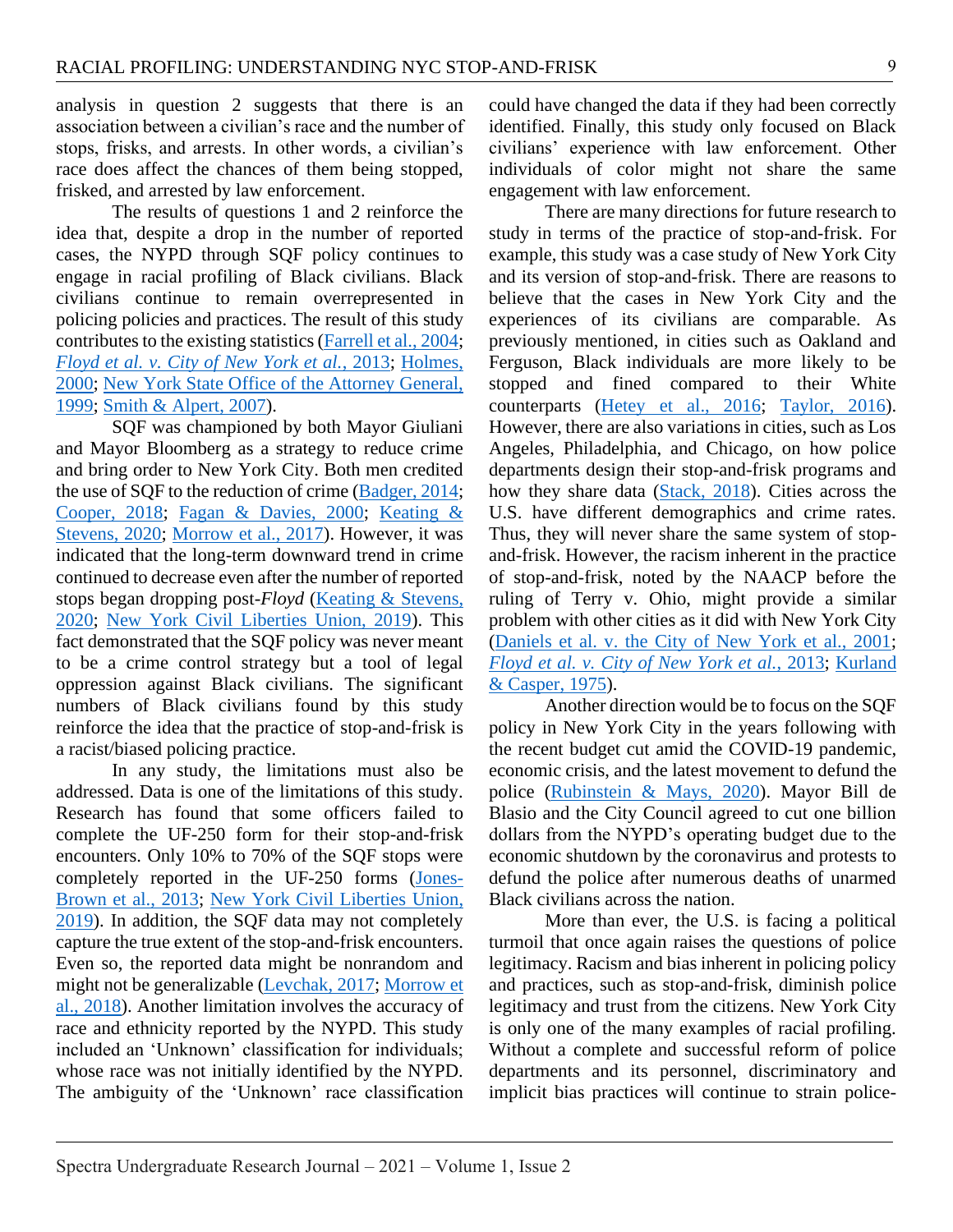community relationships and significantly tarnish police legitimacy.

#### **Acknowledgements**

Foremost, I would like to express my sincere gratitude and appreciation to my faculty advisor, Dr. Emily Troshynski, for her continuous support and motivation through my research. I would also like to thank the rest of my thesis committee: Dr. Dan Bubb and Dr. Todd Robinson, for their patience and enthusiasm. For their guidance, I would like to recognize Ms. Susie Skarl, Mr. Joshua Donnelly, and Daniel DeLuca for providing me with the tools and resources I needed.

I want to acknowledge the support and love of my family and friends, especially Judy, Sammy, Nicole, Emilie, Christine, Amber, and Rossi. Even on my worst days, they were the ones who kept me going. This thesis would not have been possible without their input and constant encouragement.

#### **References**

- <span id="page-10-0"></span>Alexander, M. (2010). *The new Jim Crow: Mass incarceration in the age of colorblindness.* The New Press.
- <span id="page-10-3"></span>American Civil Liberties Union. (2020). *Racial profiling: Definition.* https://www.aclu.org/other/racial-profilingdefinition
- <span id="page-10-6"></span>Badger, E. (2014, August 14). 12 years of data from New York City suggest stop-andfrisk wasn't that effective. *Washington Post.* https://www.washingtonpost.com/news/wonk/ wp/2014/08/21/12-years-of-data-from-newyork-city-suggest-stop-and-frisk-wasnt-thateffective/
- <span id="page-10-4"></span>Belen, A. E. (2018). *New York City stop & frisk joint remedial process.* The New York City Joint Remedial Process. https://www.jamsadr.com/files/uploads/docum ents/articles/belen-new-york-city-jointremedial-process-may-2018.pdf
- <span id="page-10-2"></span>Bobo, L. D., & Thompson, V. (2006). Unfair by design: The war on drugs, race and the legitimacy of the criminal justice system. *Social Research*, 73(2), 445-472.

http://nrs.harvard.edu/urn-3:HUL.InstRepos:3196586

<span id="page-10-1"></span>Brooks, O. (2020). Police brutality and Blacks: An American immune system disorder. *Journal of the National Medical Association*, 112(3), 239-241. https://doi.org/10.1016/j.jnma.2020.06.003

<span id="page-10-9"></span>Brown, E., & Barganier, G. (2018). Race and crime: Geographies of injustice. *University of California Press*.

- <span id="page-10-10"></span>Center for Constitutional Rights. (2012, October 1). Daniels, et al. v. City of New York. https://ccrjustice.org/home/what-we-do/ourcases/daniels-et-al-v-city-new-york
- <span id="page-10-7"></span>Center for Constitutional Rights. (2019, June 11). Joint remedial process in Floyd v. City of New York: What you need to know. https://ccrjustice.org/home/get-involved/toolsresources/fact-sheets-and-faqs/timeline-floydv-city-new-york
- <span id="page-10-13"></span>Center for Constitutional Rights. (2020, January 16). Floyd, et al. v. City of New York, et al. https://ccrjustice.org/home/what-wedo/our-cases/floyd-et-al-v-city-new-york-et-al
- <span id="page-10-5"></span>City of New York. (2020). Stop, Question and Frisk Data [Data set]. New York Police Department. https://www1.nyc.gov/site/nypd/stats/reportsanalysis/stopfrisk.page
- <span id="page-10-15"></span>Cooper, F. R. (2018). A genealogy of programmatic stop and frisk: The discourse-to-practicecircuit. *University of Miami Law Review*, 73(1), 1-77. https://scholars.law.unlv.edu/cgi/viewcontent. cgi?article=2162&context=facpub
- <span id="page-10-11"></span>Daniels v. City of New York, 138 F. Supp. 2d 562 (2001).

<span id="page-10-14"></span>de Blasio, B. (2013). Safe streets, safe neighborhoods across New York City.https://web.archive.org/web/2013111205 2142/http://www.billdeblasio.com/issues/crim e-fighting-public-safety

<span id="page-10-12"></span>Fagan, J., & Davies, G. (2000). Street stops and broken windows: Terry, race, and disorder in New York City. *Fordham Urban Law Journal*, 28(2), 457-504. https://ir.lawnet.fordham.edu/ulj/vol28/iss2/2

<span id="page-10-8"></span>Fagan, J., & Geller, A. (2015). Following the script: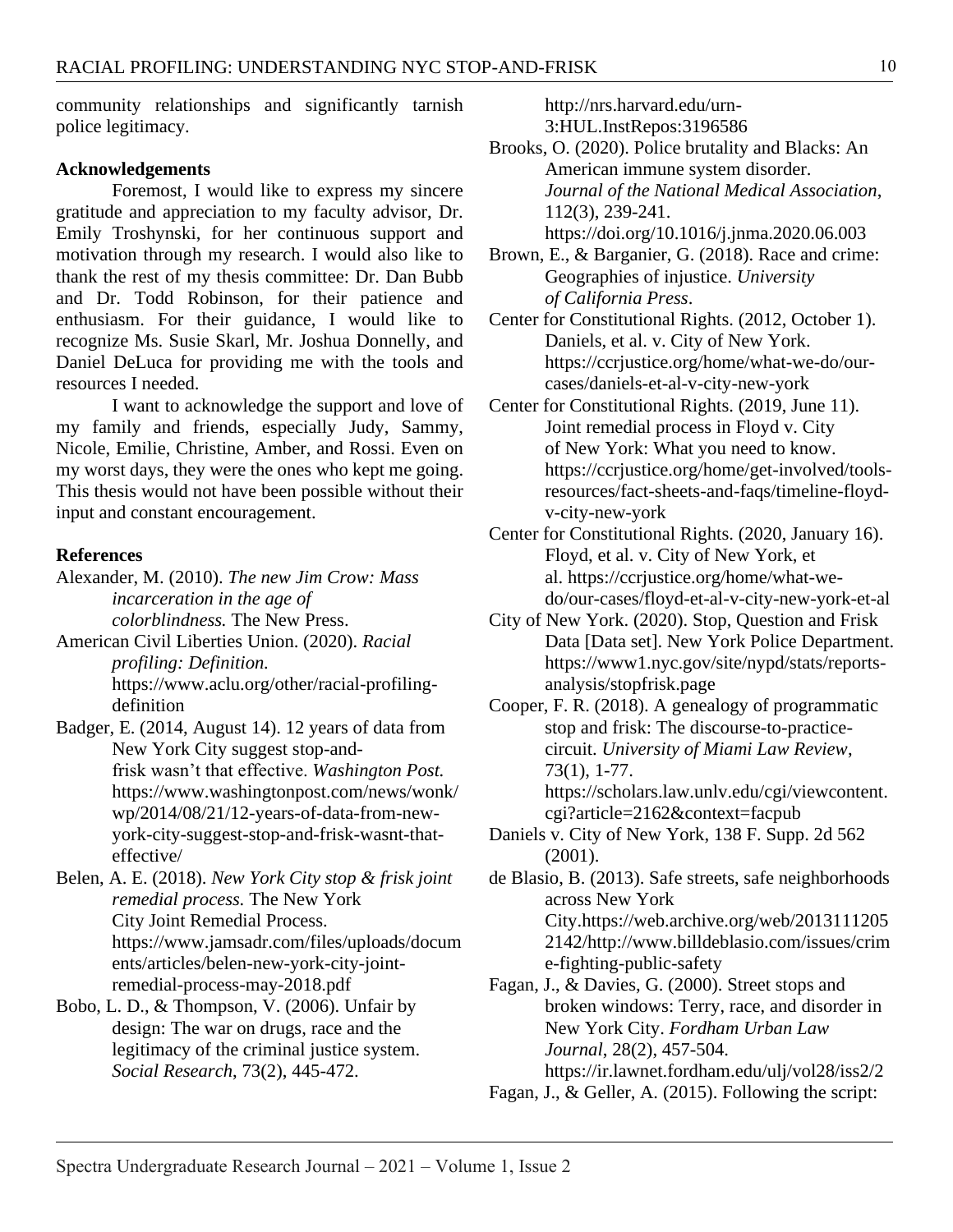Narratives of suspicion in Terry stops in street policing. *The University of Chicago Law Review*, 82(1), 51- 88. https://chicagounbound.uchicago.edu/cgi/view content.cgi?article=5860&context=uclrev

- <span id="page-11-1"></span>Farrell, A., McDevitt, J., Bailey, L., Andresen, C., & Pierce, E. (2004). Massachusetts racial and gender profiling study. *Northeastern University Institute on Race and Justice*. http://www.boston.com/globe/metro/packages/ tickets/profiling\_finalreport.pdf
- <span id="page-11-4"></span>Floyd v. City of New York, 959 F. Supp. 2d 540 (2013).
- <span id="page-11-0"></span>Gabrielson, R., Sagara, E., & Jones, R. G. (2014, October 10). Deadly force, in Black and White. *ProPublica*. https://www.propublica.org/article/deadlyforce-in-black-and-white
- <span id="page-11-3"></span>Hetey, R. C., Monin, B., Maitreyi, A., & Eberhardt, J.L. (2016). Data for change: A statistical analysis of police stops, searches, handcuffings, and arrests in Oakland, Calif., 2013-2014. SPARQ: Social Psychological Answers to Real-World Questions. https://stacks.stanford.edu/file/druid:by412gh2 838/Data%20for%20Change%20(June%2023) .pdf
- <span id="page-11-2"></span>Holmes, M. D. (2000). Minority threat and police brutality: Determinants of civil rights criminal complaints in U.S. municipalities. *Criminology*, (38)2, 343-368. https://doi.org/10.1111/j.1745- 9125.2000.tb00893.x
- <span id="page-11-13"></span>Jones-Brown, D., Stoudt, B. G., Johnston, B., & Moran, K. (2013). Stop, question, & frisk policing practices in New York City: A primer (revised ed.). *Center on Race, Crime and Justice at John Jay College of Criminal Justice*. http://www.atlanticphilanthropies.org/wpcontent/uploads/2015/09/SQF\_Primer\_July\_2

<span id="page-11-12"></span>013.pdf Keating, D., & Stevens, H. (2020, February 27).

Bloomberg said 'stop and frisk' decreased crime. Data suggests it wasn't a major factor in cutting felonies. Washington Post. https://www.washingtonpost.com/nation/2020/ 02/27/bloomberg-said-stop-frisk-decreasedcrime-data-suggests-it-wasnt-major-factorcutting-felonies/?arc404=true

- <span id="page-11-8"></span>Kramer, R., & Remster, B. (2018). Stop, frisk, and assault? Racial disparities in police use of force during investigatory stops. *Law & Society Review*, 52(4), 960-993. https://doi.org/10.1111/lasr.12366
- <span id="page-11-9"></span>Kurland, P., & Casper, G. (1975). Landmark briefs and arguments of the Supreme Court of the United States (Vol. 66). *University Publications of America*.
- <span id="page-11-14"></span>Levchak, P. J. (2017). Do precinct characteristics influence stop-and-frisk in New York City? A multi-level analysis of post-stop outcomes. *Justice Quarterly*, 34(3), 377–406. https://doi.org/10.1080/07418825.2016.11623 20
- <span id="page-11-6"></span>McDonald, P. P., & Greenberg, S. (2002). Managing police operations: Implementing the New York crime control model Compstat. Wadsworth Publishing.
- <span id="page-11-11"></span>Meares, T. (2014). The law and social science of stop and frisk. *Annual Review of Law and Social Science*, 10(1), 335-352. https://doi.org/10.1146/annurev-lawsocsci-102612-134043
- <span id="page-11-7"></span>Meares, T. (2015). Programming errors: Understanding the constitutionality of stop and frisk as a program, not an incident. The *University of Chicago Law Review*, 82(1), 159-79. https://chicagounbound.uchicago.edu/cgi/view
	- content.cgi?article=5866&context=uclrev.
- <span id="page-11-15"></span>Morrow, W. J., Berthelot, E. R., & Vickovic, S. G. (2018). Police use of force: An examination of the minority threat perspective. *Criminal Justice Studies*, 31(4), 368–387. https://doi.org/10.1080/1478601X.2018.15138 37
- <span id="page-11-5"></span>Morrow, W. J., White, M. D., & Fradella, H. F. (2017). After the stop: Exploring the racial/ethnic disparities in police use of force during Terry stops. *Police Quarterly*, 20(4), 367-396.

https://doi.org/10.1177/1098611117708791

<span id="page-11-10"></span>Nash, D. A. (2018). The origins of New York's stop-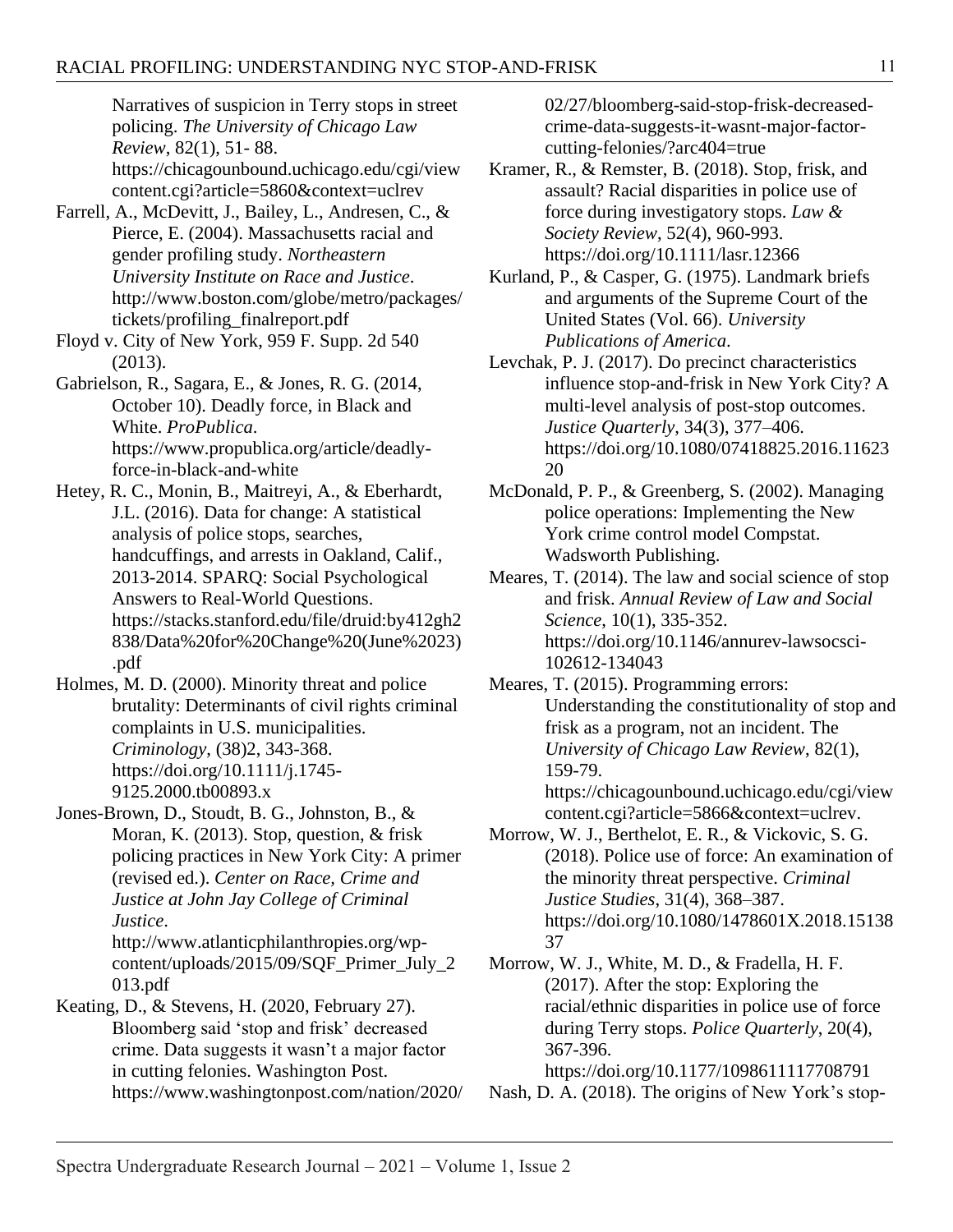<span id="page-12-16"></span><span id="page-12-14"></span>and-frisk: Police, race, and Civil Rights activism, 1957-1968. (Publication No. 10838559) [Doctoral dissertation, Northwestern University]. ProQuest Dissertations Publishing. New York Civil Liberties Union. (2019). Stop-andfrisk in the de Blasio era. https://www.nyclu.org/sites/default/files/field\_ documents/20190314\_nyclu\_stopfrisk\_singles .pdf New York Civil Liberties Union and the NYCLU Foundation. (2013, May 22). Analysis finds racial disparities, ineffectiveness in NYPD stop-and-frisk program; links tactic to soaring marijuana arrest rate. https://www.nyclu.org/en/pressreleases/analysis-finds-racial-disparitiesineffectiveness-Nypd-stop-and-frisk-programlinks New York State Office of the Attorney General. (1999). Stop and frisk report. https://ag.ny.gov/sites/default/files/pdfs/burea us/civil\_rights/stp\_frsk.pdf. Noppe, J., Verhage, A., & Van Damme, A. (2017). Police legitimacy: An introduction. *Policing: An International Journal*, 40(3), 474-479. https://doi.org/10.1108/PIJPSM-05-2017-0058 Quillian, L., & Pager, D. (2010). Estimating risk: Stereotype amplification and the perceived risk of criminal victimization. *Social Psychology Q*, 73(1), 79–104. https://scholar.harvard.edu/pager/publications/ estimating-risk-stereotype-amplification-and-

<span id="page-12-11"></span><span id="page-12-10"></span><span id="page-12-4"></span><span id="page-12-0"></span>perceived-risk-criminal Richardson, L. S. (2017). Implicit racial bias and racial anxiety: Implications for stops and frisks. *Ohio State Journal of Criminal Law*,

15(1), 73-88. http://hdl.handle.net/1811/85584 Rubinstein, D., & Mays, J. C. (2020, June 30). Nearly

<span id="page-12-17"></span>\$1 billion is shifted from police in budget that pleases no one. *The New York Times*. https://www.nytimes.com/2020/06/30/nyregio n/nypd-budget.html

<span id="page-12-13"></span>Schwartz, A. (1996). 'Just take away their guns': The hidden racism of Terry v. Ohio. *Fordham Urban Law Journal*, 23(2), 317-375. https://ir.lawnet.fordham.edu/ulj/vol23/iss2/5/ <span id="page-12-15"></span>Shames, M., & McCormack, S. (2019, March 14). Stop and frisks plummeted under New York mayor Bill de Blasio, but racial disparities haven't budged. ACLU. https://www.aclu.org/blog/criminal-lawreform/reforming-police/stop-and-frisksplummeted-under-new-york-mayor-bill-de

- <span id="page-12-6"></span>Smiley, C. (2019). Release in the era of BLM: The nexus of Black Lives Matter and prisoner reentry. The Prison Journal, 99(4), 396-419. https://doi.org/10.1177/0032885519852077
- <span id="page-12-8"></span>Smith, D. C., & Bratton, W. J. (2001). Performance management in New York City: Compstat and the revolution of police management. In D. W. Forsythe (Ed.), Quicker, better, cheaper? Managing performance in American government. *Rockefeller Institute Press*.
- <span id="page-12-5"></span>Smith, M. R., & Alpert, G. P. (2007). Explaining police bias: A theory of social conditioning and illusory correlation. *Criminal Justice and Behavior*, 34(10), 1262-1283. https://doi.org/10.1177/0093854807304484
- <span id="page-12-3"></span>Smith, M. R., Kaminski, R. J., Alpert, G., Fridell, L., MacDonald, J., & Kubu, B. (2009). Multimethod evaluation of police use of force outcomes: Final report to the National Institute of Justice. *National Institute of Justice*. https://www.ncjrs.gov/pdffiles1/nij/grants/231 176.pdf
- <span id="page-12-1"></span>Stack, T. (2018). Racial biases within stop and frisk: The product of inherently flawed judicial precedent. [Thesis, Ramapo College]. *Ramapo Journal of Law and Society*.
- <span id="page-12-2"></span>Sunshine, J., & Tyler, T. R. (2003). The role of procedural justice and legitimacy in shaping public support for policing. *Law and Society Review*, 37(3), 513-548.
- https://doi.org/10.1111/1540-5893.3703002
- <span id="page-12-7"></span>Taylor, K. Y. (2016). From #BlackLivesMatter to Black liberation. *Haymarket Books*.

<span id="page-12-9"></span>Terry v. Ohio, 392 U.S. 1 (1968).

<span id="page-12-12"></span>Thompson, A. (1999). Stopping the usual suspects: Race and the Fourth Amendment. N.Y.U. *Law Review*, 74(4), 956-1013.

https://www.nyulawreview.org/issues/volume-74-number-4/stopping-the-usual-suspectsrace-and-the-fourth-amendment/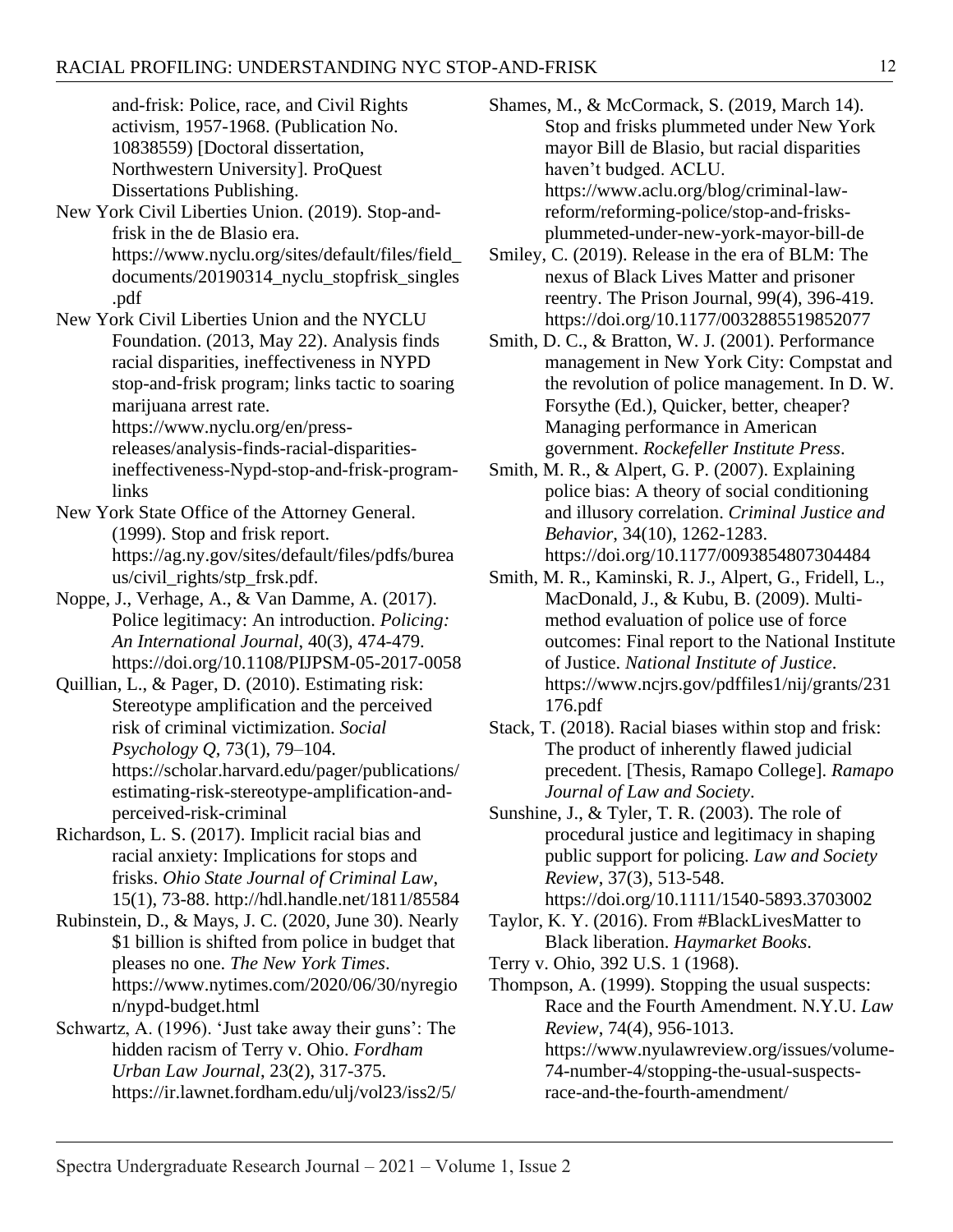- <span id="page-13-0"></span>Tyler, T., & Huo, Y. (2002). Trust in the law: Encouraging Public Cooperation with the Police and Courts. *Russell Sage*.
- <span id="page-13-1"></span>United States Government Accountability Office. (2000). Racial profiling: Limited data available on motorist stops. https://www.gao.gov/products/GGD-00-41
- <span id="page-13-2"></span>Ward, S. F. (2014, March 1). Has 'stop and frisk' been stopped? *ABA Journal*. https://www.abajournal.com/magazine/article/ has\_stop\_and\_frisk\_been\_stopped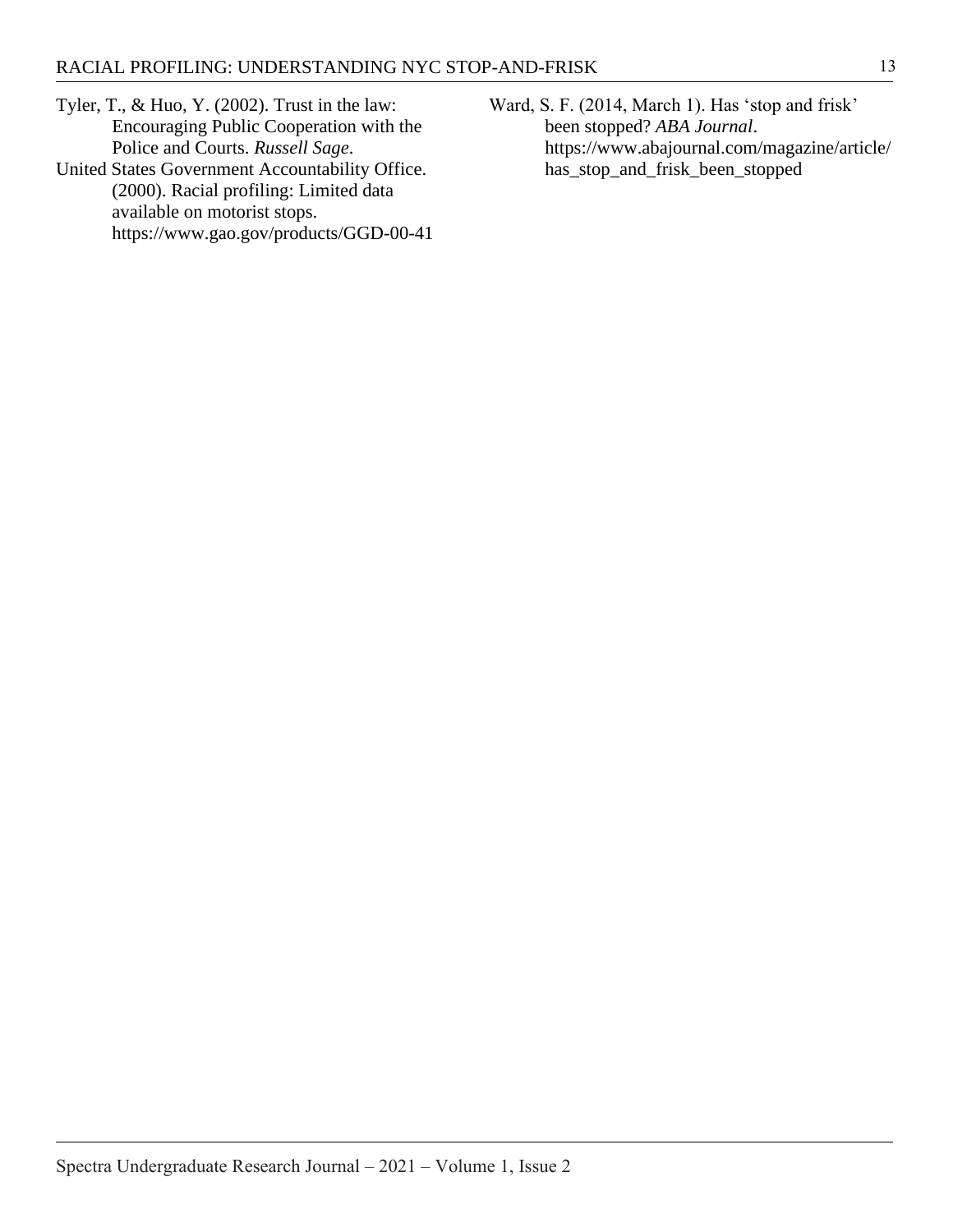<span id="page-14-0"></span>

| <b>Appendix A:</b> Table 1. Variable names and descriptions |  |  |
|-------------------------------------------------------------|--|--|
|-------------------------------------------------------------|--|--|

| Variable Name        | Description                                                 |
|----------------------|-------------------------------------------------------------|
| Independent Variable |                                                             |
| Race                 | Categories created from Black, White, Other, and            |
|                      | Unknown.                                                    |
| Dependent Variables  |                                                             |
| Number of stopped    | Indicated by the total numbers of pedestrians recorded each |
|                      | year                                                        |
| Number of frisked    | Was suspect frisked? Yes or No                              |
| Number of arrest     | Was suspect arrested? Yes or No                             |

*Note*. The category, Other, is comprised of individuals from the communities of color: Asian, Pacific Islander, Native American, and Hispanic.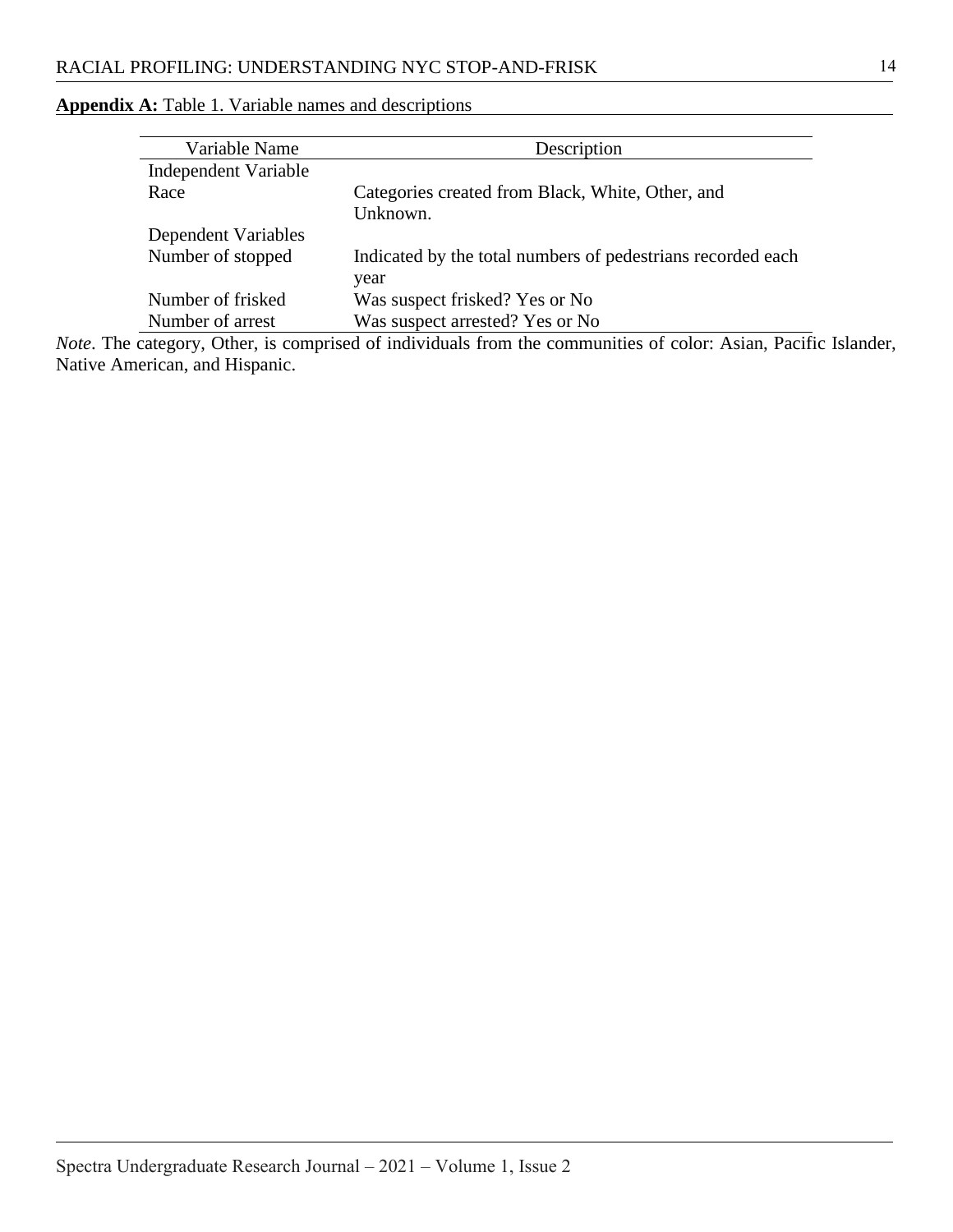# <span id="page-15-0"></span>**Appendix B:** Table 2. Reported stop and frisks in 2014, 2015, and 2019

|      |              | Frisked |       |                |                |                    |        |  |
|------|--------------|---------|-------|----------------|----------------|--------------------|--------|--|
| 2014 |              | Yes     |       | N <sub>o</sub> |                | <b>Total Stops</b> |        |  |
| Race | <b>Black</b> | 17002   | 69.9% | 7317           | 30.1%          | 24319              | 100.0% |  |
|      | White        | 3064    | 56.0% | 2403           | 44.0%          | 5467               | 100.0% |  |
|      | Other        | 10085   | 64.2% | 5616           | 35.8%          | 15701              | 100.0% |  |
|      | Unknown      | 194     | 64.7% | 106            | 35.3%          | 300                | 100.0% |  |
|      | Total        | 30345   |       | 15442          |                | 45787              |        |  |
|      |              |         |       | Frisked        |                |                    |        |  |
| 2015 |              | Yes     |       |                | N <sub>o</sub> | <b>Total Stops</b> |        |  |
| Race | <b>Black</b> | 8513    | 71.2% | 3437           | 28.8%          | 11950              | 100.0% |  |
|      | White        | 1387    | 55.2% | 1127           | 44.8%          | 2514               | 100.0% |  |
|      | Other        | 5273    | 66.1% | 2704           | 33.9%          | 7977               | 100.0% |  |
|      | Unknown      | 84      | 68.9% | 38             | 31.1%          | 122                | 100.0% |  |
|      | Total        | 15257   |       | 7306           |                | 22563              |        |  |
|      |              |         |       | Frisked        |                |                    |        |  |
| 2019 |              | Yes     |       | N <sub>o</sub> |                | <b>Total Stops</b> |        |  |
| Race | <b>Black</b> | 4626    | 58.0% | 3355           | 42.0%          | 7981               | 100.0% |  |
|      | White        | 528     | 43.5% | 687            | 56.5%          | 1215               | 100.0% |  |
|      | Other        | 2418    | 57.9% | 1760           | 42.1%          | 4178               | 100.0% |  |
|      | Unknown      | 52      | 61.2% | 33             | 38.8%          | 85                 | 100.0% |  |
|      | Total        | 7624    |       | 5835           |                | 13459              |        |  |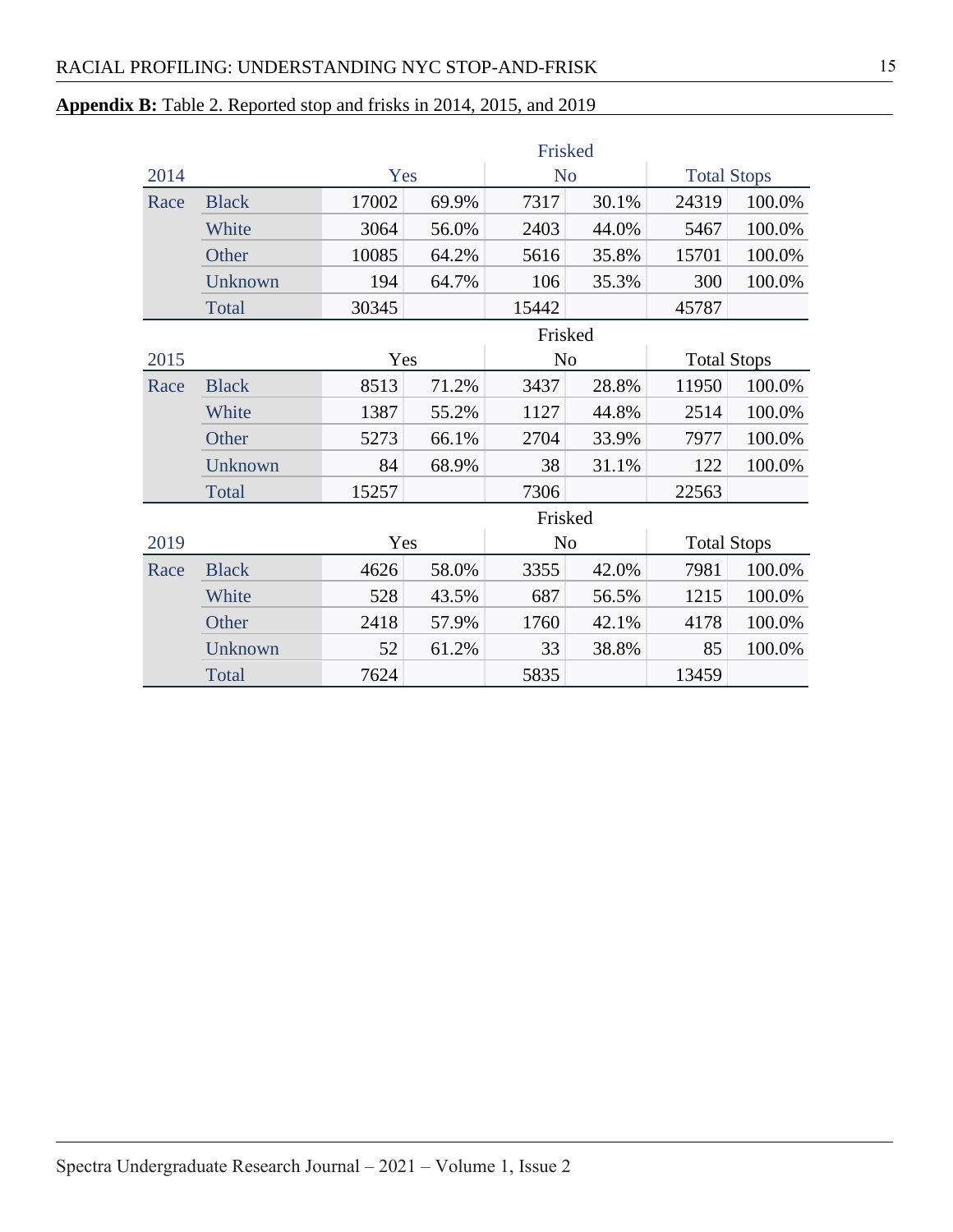## <span id="page-16-0"></span>**Appendix C:** Table 3. Total number of stops, frisks, and arrests from 2011-2015 and 2019

|      |           |            |                    |        | Frisked        |                    | Arrested |                |                    |
|------|-----------|------------|--------------------|--------|----------------|--------------------|----------|----------------|--------------------|
|      |           |            |                    | Yes    | N <sub>o</sub> | <b>Total Stops</b> | Yes      | N <sub>o</sub> | <b>Total Stops</b> |
| Year | 2011      | Race       | <b>Black</b>       | 202925 | 147818         | 350743             | 20847    | 329896         | 350743             |
|      |           |            | White              | 27341  | 34464          | 61805              | 4210     | 57595          | 61805              |
|      |           |            | Other              | 148736 | 118700         | 267436             | 15513    | 251923         | 267436             |
|      |           |            | Unknown            | 2702   | 3038           | 5740               | 313      | 5427           | 5740               |
|      |           |            | <b>Total Stops</b> | 381704 | 304020         | 685724             | 40883    | 644841         | 685724             |
|      |           | 2012 Race  | <b>Black</b>       | 163281 | 120948         | 284229             | 16173    | 268056         | 284229             |
|      |           |            | White              | 22085  | 28281          | 50366              | 3386     | 46980          | 50366              |
|      |           |            | Other              | 109966 | 84591          | 194557             | 12521    | 182036         | 194557             |
|      |           |            | Unknown            | 1912   | 1847           | 3759               | 235      | 3524           | 3759               |
|      |           |            | Total              | 297244 | 235667         | 532911             | 32315    | 500596         | 532911             |
|      |           | 2013 Race  | <b>Black</b>       | 63998  | 40451          | 104449             | 7654     | 96795          | 104449             |
|      |           |            | White              | 9729   | 11091          | 20820              | 1720     | 19100          | 20820              |
|      |           |            | Other              | 37320  | 28117          | 65437              | 5988     | 59449          | 65437              |
|      |           |            | Unknown            | 592    | 553            | 1145               | 81       | 1064           | 1145               |
|      |           |            | Total              | 111639 | 80212          | 191851             | 15443    | 176408         | 191851             |
|      |           | 2014 Race  | <b>Black</b>       | 17002  | 7317           | 24319              | 3447     | 20872          | 24319              |
|      |           |            | White              | 3064   | 2403           | 5467               | 709      | 4758           | 5467               |
|      |           |            | Other              | 10085  | 5616           | 15701              | 2705     | 12996          | 15701              |
|      |           |            | Unknown            | 194    | 106            | 300                | 37       | 263            | 300                |
|      |           |            | Total              | 30345  | 15442          | 45787              | 6898     | 38889          | 45787              |
|      | 2015 Race |            | <b>Black</b>       | 8513   | 3437           | 11950              | 1993     | 9957           | 11950              |
|      |           | White      | 1387               | 1127   | 2514           | 344                | 2170     | 2514           |                    |
|      |           |            | Other              | 5273   | 2704           | 7977               | 1606     | 6371           | 7977               |
|      |           |            | Unknown            | 84     | 38             | 122                | 25       | 97             | 122                |
|      |           |            | Total              | 15257  | 7306           | 22563              | 3968     | 18595          | 22563              |
|      |           | 2019 Race  | <b>Black</b>       | 4626   | 3355           | 7981               | 2499     | 5482           | 7981               |
|      |           |            | White              | 528    | 687            | 1215               | 417      | 798            | 1215               |
|      |           |            | Other              | 2418   | 1760           | 4178               | 1368     | 2810           | 4178               |
|      |           |            | Unknown            | 52     | 33             | 85                 | 24       | 61             | 85                 |
|      |           |            | Total              | 7624   | 5835           | 13459              | 4308     | 9151           | 13459              |
|      |           | Total Race | <b>Black</b>       | 460345 | 323326         | 783671             | 52613    | 731058         | 783671             |
|      |           |            | White              | 64134  | 78053          | 142187             | 10786    | 131401         | 142187             |
|      |           |            | Other              | 313798 | 241488         | 555286             | 39701    | 515585         | 555286             |
|      |           |            | Unknown            | 5536   | 5615           | 11151              | 715      | 10436          | 11151              |
|      |           |            | Total              | 843813 | 648482         | 1492295            | 103815   | 1388480        | 1492295            |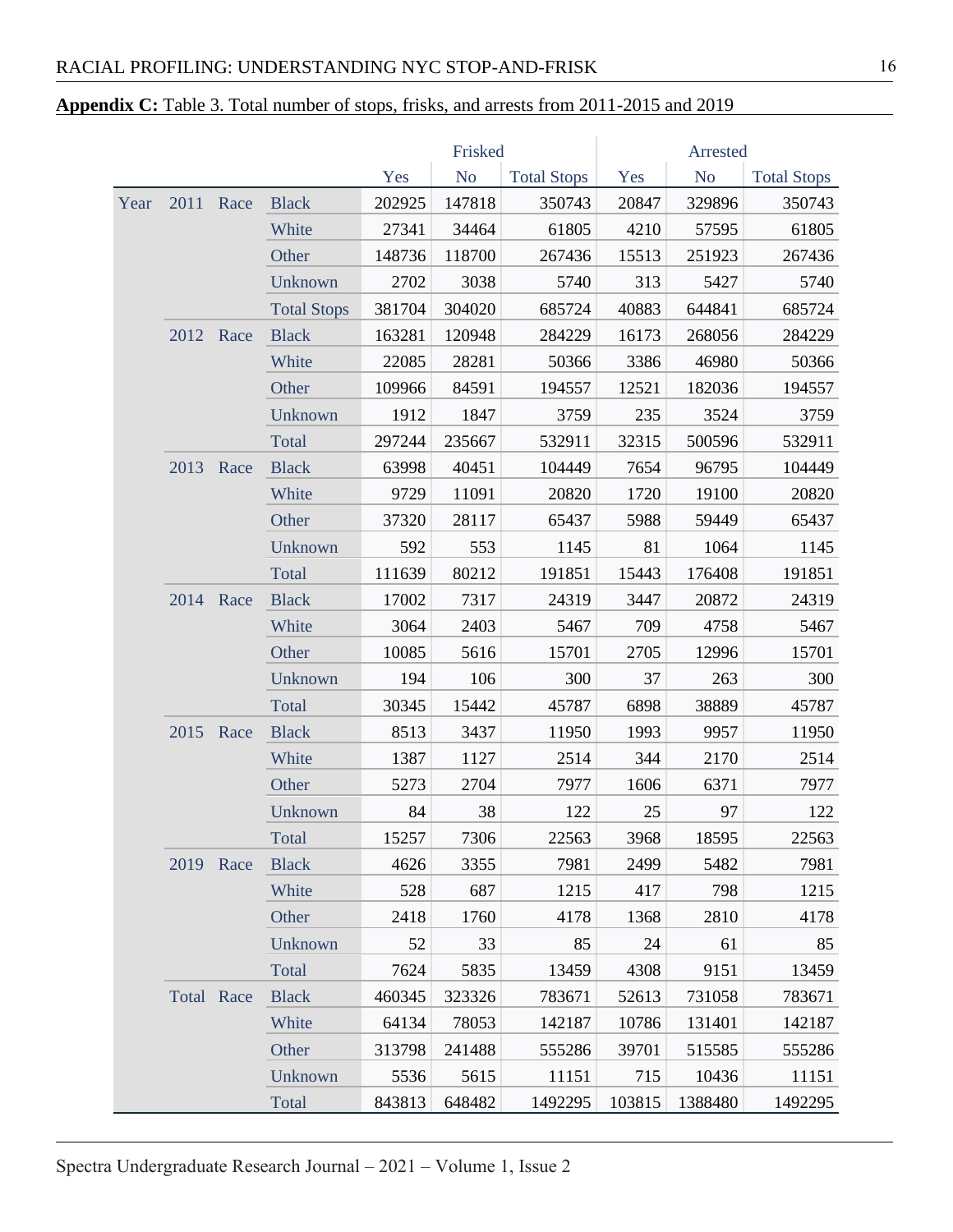# <span id="page-17-0"></span>**Appendix D:** Table 4. T-test from 2011-2013 for stops, frisks, and arrests

| 2011-2013      | Race         | N      | Std. Error Mean |
|----------------|--------------|--------|-----------------|
| <b>Stops</b>   | <b>Black</b> | 739421 | .001            |
|                | White        | 132991 | .002            |
| Frisks         | <b>Black</b> | 739421 | .001            |
|                | White        | 132991 | .001            |
| <b>Arrests</b> | <b>Black</b> | 739421 | .000            |
|                | White        | 132991 | .001            |

| Levene's Test for |
|-------------------|
| Equality of       |
| Variances         |

|              | Levenes Test for       |             |      |            |                   |                   |                   |         |
|--------------|------------------------|-------------|------|------------|-------------------|-------------------|-------------------|---------|
|              |                        | Equality of |      |            |                   |                   |                   |         |
|              |                        | Variances   |      |            |                   |                   |                   |         |
|              |                        |             |      |            |                   |                   | 95% Confidence    |         |
|              |                        |             |      |            |                   |                   | Interval of the   |         |
|              |                        |             |      | $Sig. (2-$ | Mean              | Std. Error        | <b>Difference</b> |         |
|              |                        | F           | Sig. | tailed)    | <b>Difference</b> | <b>Difference</b> | Lower             | Upper   |
| <b>Stops</b> | Equal variances        | 113.772     | .000 | .000       | $-.025$           | .002              | $-.029$           | $-.021$ |
|              | assumed                |             |      |            |                   |                   |                   |         |
|              | Equal variances        |             |      | .000       | $-.025$           | .002              | $-.029$           | $-.021$ |
|              | not assumed            |             |      |            |                   |                   |                   |         |
| Frisks       | <b>Equal variances</b> | 1002.671    | .000 | .000       | $-.137$           | .001              | $-.140$           | $-.134$ |
|              | assumed                |             |      |            |                   |                   |                   |         |
|              | Equal variances        |             |      | .000       | $-.137$           | .001              | $-.140$           | $-134$  |
|              | not assumed            |             |      |            |                   |                   |                   |         |
| Arrests      | Equal variances        | 710.261     | .000 | .000       | .010              | .001              | .008              | .011    |
|              | assumed                |             |      |            |                   |                   |                   |         |
|              | Equal variances        |             |      | .000       | .010              | .001              | .008              | .011    |
|              | not assumed            |             |      |            |                   |                   |                   |         |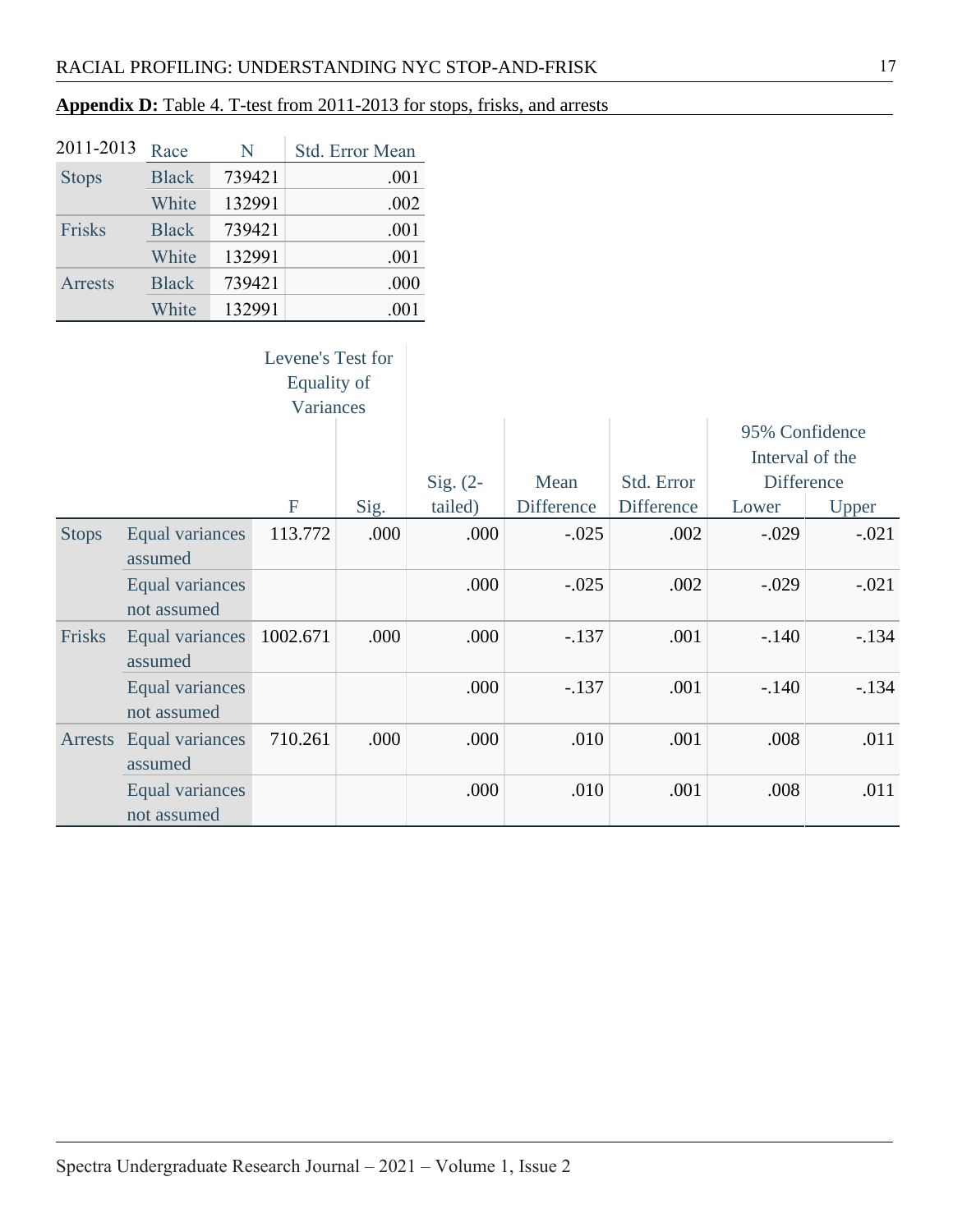# <span id="page-18-0"></span>**Appendix E:** Table 5. T-test from 2014-2015 and 2019 for stops, frisks, and arrests

| 2014-2019      | Race         | N     | <b>Std. Error Mean</b> |
|----------------|--------------|-------|------------------------|
| <b>Stops</b>   | <b>Black</b> | 44250 | .004                   |
|                | White        | 9196  | .007                   |
| Frisks         | <b>Black</b> | 44250 | .002                   |
|                | White        | 9196  | .005                   |
| <b>Arrests</b> | <b>Black</b> | 44250 | .002                   |
|                | White        | 9196  | .004                   |

| Levene's Test for |
|-------------------|
| Equality of       |
| Variances         |

|                |                                |          |      |            |                   |                   | 95% Confidence    |         |
|----------------|--------------------------------|----------|------|------------|-------------------|-------------------|-------------------|---------|
|                |                                |          |      |            |                   |                   | Interval of the   |         |
|                |                                |          |      | Sig. $(2-$ | Mean              | Std. Error        | <b>Difference</b> |         |
|                |                                | F        | Sig. | tailed)    | <b>Difference</b> | <b>Difference</b> | Lower             | Upper   |
| <b>Stops</b>   | Equal variances<br>assumed     | 199.974  | .000 | .000       | .093              | .009              | .076              | .110    |
|                | Equal variances<br>not assumed |          |      | .000       | .093              | .008              | .077              | .109    |
| Frisks         | Equal variances<br>assumed     | 1232.581 | .000 | .000       | $-.140$           | .005              | $-.150$           | $-129$  |
|                | Equal variances<br>not assumed |          |      | .000       | $-.140$           | .006              | $-.151$           | $-.129$ |
| <b>Arrests</b> | Equal variances<br>assumed     | 83.658   | .000 | .000       | $-.020$           | .004              | $-.028$           | $-.011$ |
|                | Equal variances<br>not assumed |          |      | .000       | $-.020$           | .004              | $-.028$           | $-.011$ |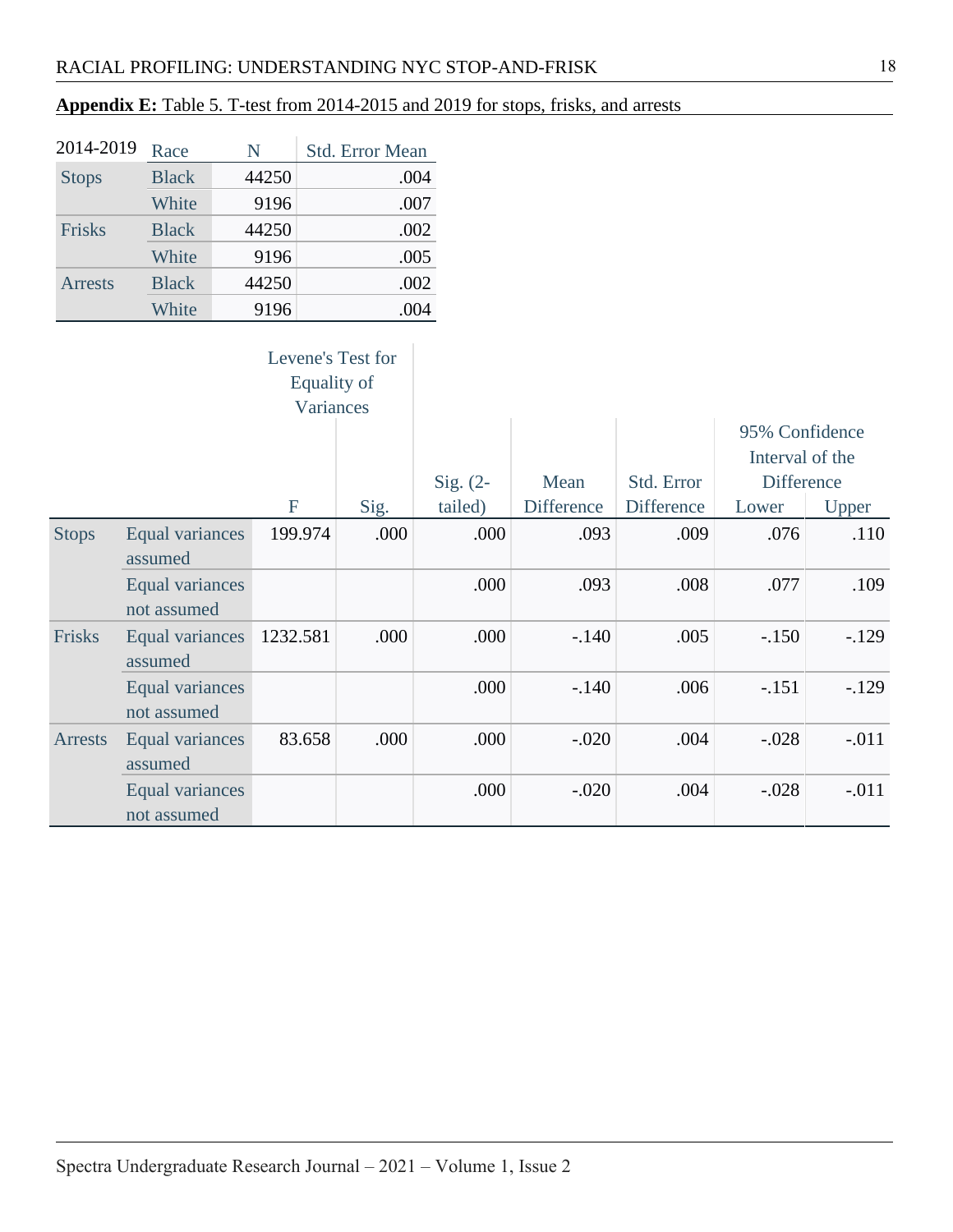# <span id="page-19-0"></span>**Appendix F:** Figure 1. Average number of reported stops in 2014, 2015, and 2019

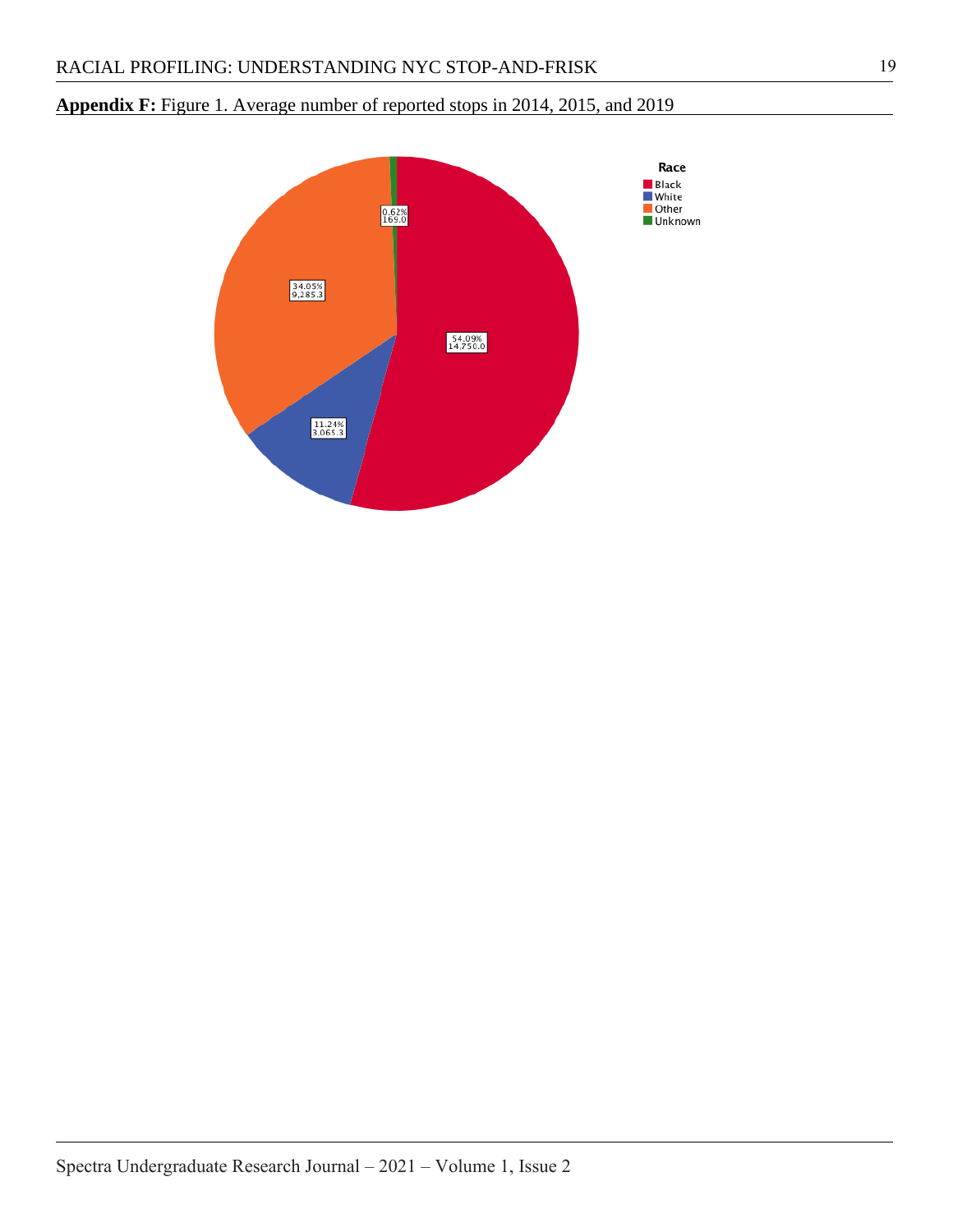# <span id="page-20-0"></span>**Appendix G:** Figure 2. Average number of reported frisks in 2014, 2015, and 2019

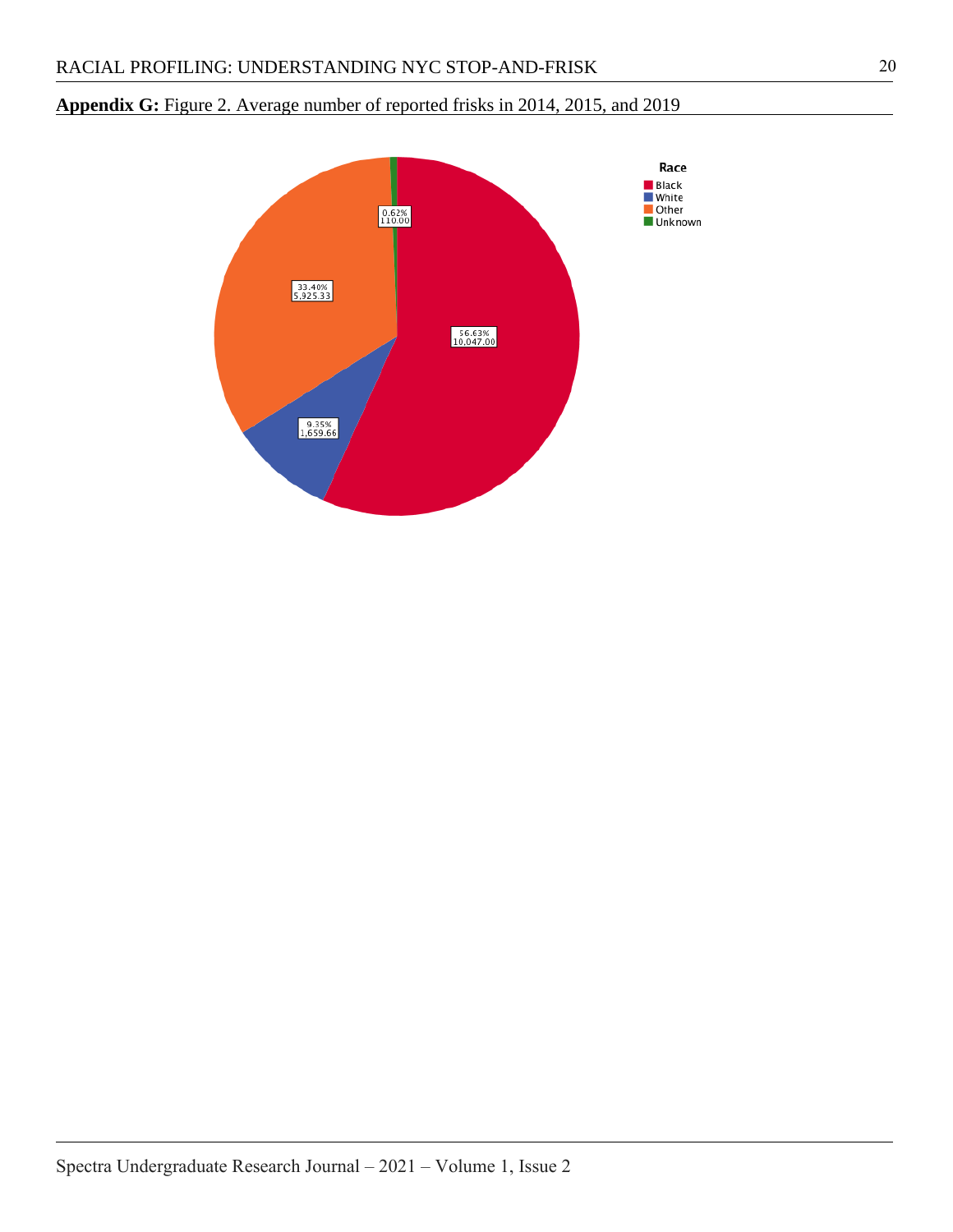#### 350,743 350,085 Pre-*Floyd* During *Floyd* Post-*Floyd*Black White 300,085 Other 284,229 Unknown 267,436 250,085 Number of Reported Stops Number of Reported Stops 200,085 194,557 150,085 104,449 100,085 65,437 61,805 50,366 50,085 24,319 20,820 15,701 11,950 7,977 7,981 5,740 5,467 3,759 2,514 4,178 1,145 1,215 300 122 85 85 Unknown White Unknown Black White White Unknown Unknown Unknown White Unknown Black Black White Other Other Other Black White Other Black Other Black Other 2011 2012 2013 2014 2015 2019 Year

#### <span id="page-21-0"></span>**Appendix H:** Figure 3. Number of reported stops in 2011-2015 and 2019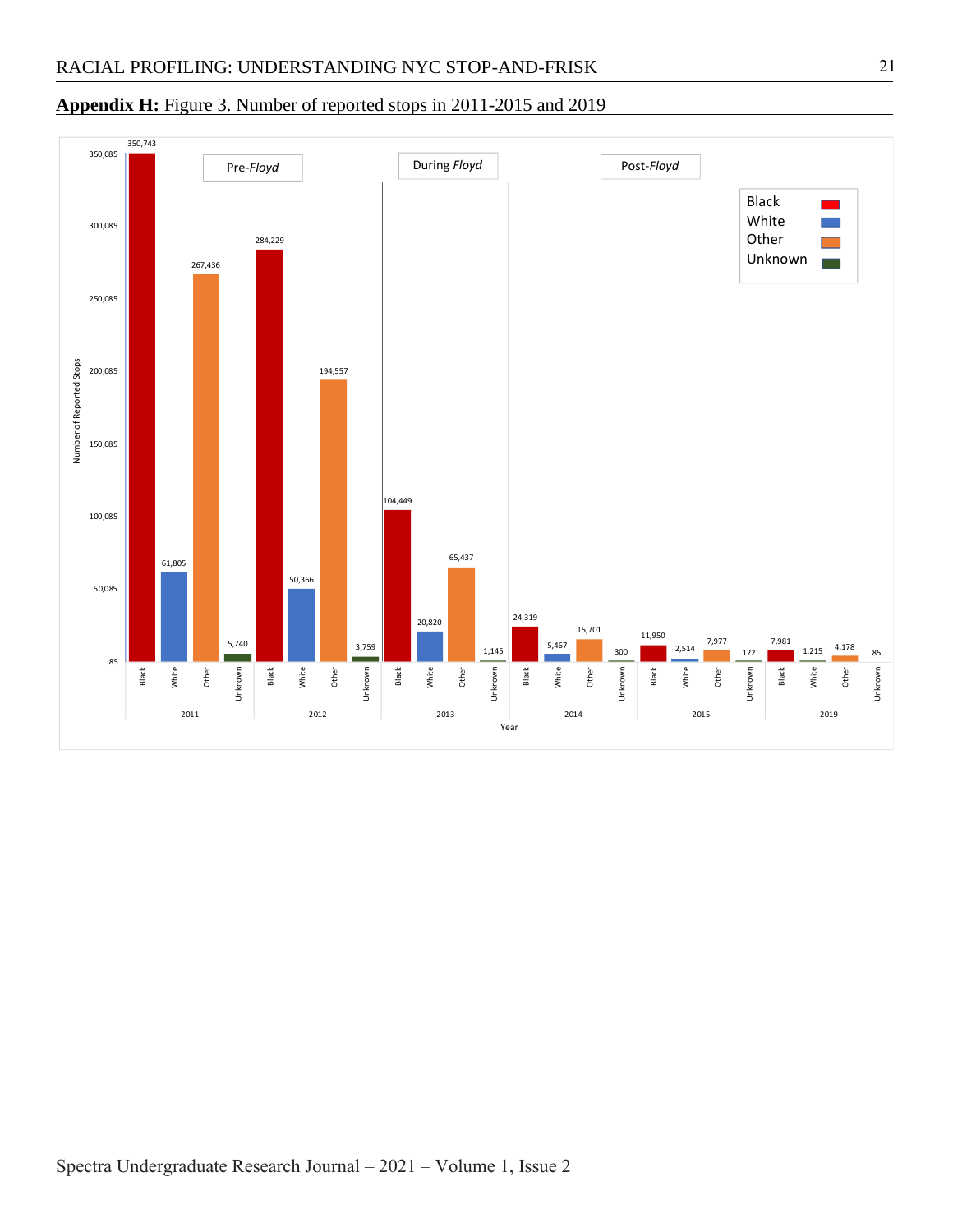### <span id="page-22-0"></span>**Appendix I:** Figure 4. Number of reported frisks in 2011-2015 and 2019